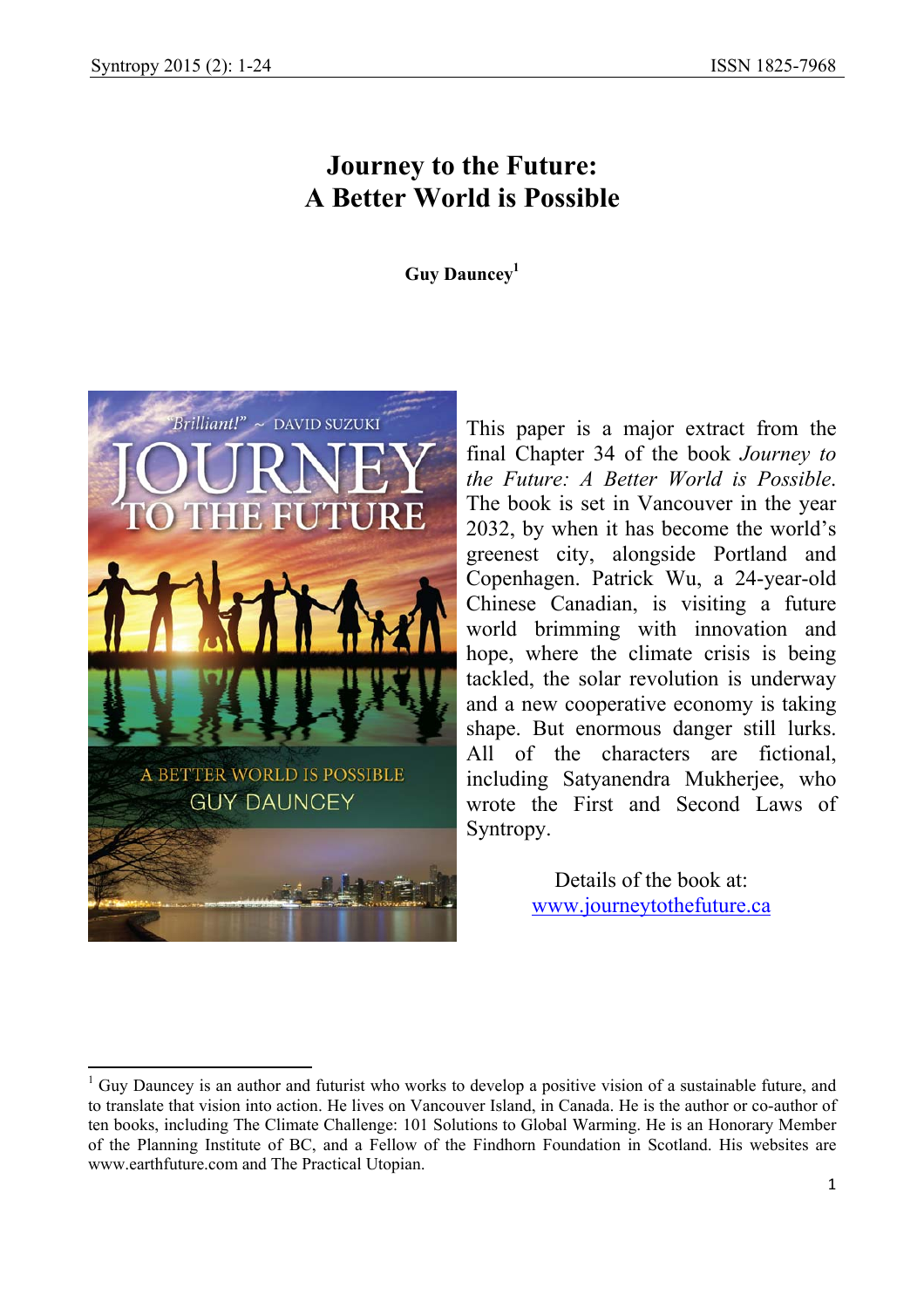## **Chapter 34**

## **The Dinner Party: Exploring Syntropy**

"How was your trip to Joey's Farm?" Leo asked, as we took our places at the table.

"Amazing! I had no idea they'd be using horses, or that they'd have such a strong sense of community. Have you been there?"

"No, but it's on my list. Working at the supermarket ties up most of my time, and I need what's left for my reading. From Socrates to Syntropy, remember? The philosophy course I want to teach in China, if I can find a college to accept me."

Dezzy had been busy in the kitchen with Lucas and the result was a creamy onion soup, followed by a salad picked fresh from the garden and a broad bean and zucchini rice pilaf served with hemp and sunflower seeds, yoghurt and mint, topped with nasturtium flowers, served with a pleasant white wine from the Cowichan Valley on Vancouver Island. My taste buds still remember the summer flavors as I write this today. For the wall-art Dezzy had chosen a stunning piece that showed a human emerging from an egg, emerging from a cluster of atoms, emerging from a supernova explosion. I *liked* this new digital art revolution.

As well as the food and the art, Dezzy had prepared a sumptuous mental menu, which was the reason for Thaba's and Soluna's presence.

Soluna was a biologist from UBC. She was a small woman with long brown hair who arrived riding one of the standing mobility devices I had seen on Friday when I was exploring the city. I learned that she had been paralyzed following a snowboarding accident some years ago and the device allowed her to move around vertically and sit when needed, as she did for dinner. She was a long-time friend of Dezzy's, and how she coped with having children as well, I never did learn.<sup>2</sup>

"Friends," Dezzy said, when she had served the soup and Thaba had returned, "I have been wanting to throw a dinner party like this for years, ever since I started hearing about syntropy theory. And then our new friend Patrick came knocking on my door, asking all sorts of penetrating questions, and it struck me that now would be a good time, particularly since Patrick has to leave for Portland later this evening for the next leg of his journey. What I am hoping is that we can get a better understanding of what syntropy is, and what it means for us all."

Yay! I thought to myself. Finally!

"There has been so much talk about syntropy," she continued, "but I doubt there's any of us apart from Leo, I suspect—who could give a clear explanation. So I invited my good friend and exhusband Thaba to join us. I thought, if we're going to understand syntropy, who better to tell us about it?

"It's not my intention to turn this into a seminar; it's just a dinner party with friends, but unlike some of the theories physics has presented us with, this one seems different. As I understand it, it erases the distinction between the inner and the outer world, and if that's true we all need to be better informed. I'm also hoping it might help Patrick, as he tries to puzzle out what lies behind the changes we've been able to achieve here in Vancouver."

I felt both thrilled and daunted. Would I be able to follow the discussion without making a fool of myself? I had a degree in environmental science, but when it came to physics I felt like a shrimp in an ocean of highly evolved sea-life.

"Thaba, would you be willing to get things started?" Dezzy asked.

 $\overline{a}$ 

<sup>2</sup> TEK Robotic Mobilization Device: www.matiarobotics.com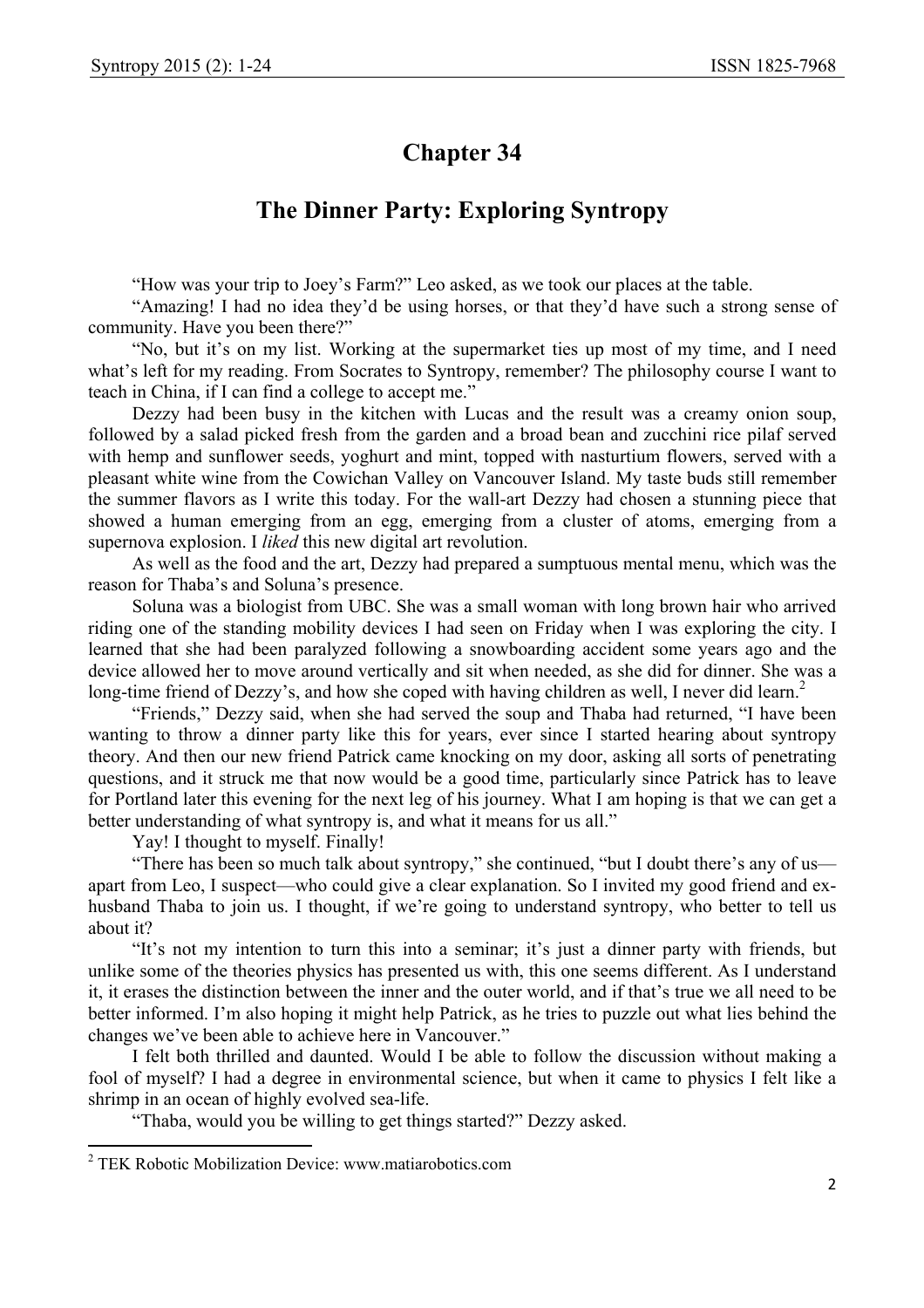"I feel a bit self-conscious in Soluna's presence," he replied. "But I could start by talking about the way we see things in my physics faculty. I'll try to use plain English."

"As long as I can follow along, I'll be happy," Betska said.

"Me too," Aliya said. "I've got a hunch that syntropy is a lot more important than I've understood so far. This pilaf is really delicious. Thanks, Dezzy—and Lucas!"

"So, syntropy," Thaba started. "Where to begin? Let's start with a toast to our host, Dezzy, who has put together such a wonderful meal for us."

"And to Lucas!" Dezzy said. "He did most of the cooking."

"To Dezzy and Lucas!" Betska exclaimed as we all raised our glasses.

"So," Thaba began, "If I'm going to do syntropy justice I need to go back to the beginning of modern science in the 16th and 17th centuries, when Copernicus, Galileo, Kepler and Newton showed what good results you could get when you marry experimentation with detailed observation and measurement. Everyone knew that when you dropped an apple it fell to the ground. But no-one had made the effort to measure its rate of fall. So when Newton finally buried himself in the numbers and did some serious head-scratching, out popped the theory of gravity."<sup>3</sup>

"Was he really sitting under an apple tree?" Betska asked.

"Who knows? The point I want to make is that when science got started, external reality was seen as something solid and real, unlike thoughts and feelings in the realm of consciousness. Those were left to the priests, and considered their realm of expertise. Them and their inquisitions. We need to remember that there was a time when a discussion like this could have gotten us tortured, and burned alive at the stake.

"Believe it or not, the separation continued for centuries. Science was about the material world 'out there,' even when it delved into the working of the brain. Matters of the mind and soul were left to the psychotherapists, priests and shamans. The objective material world was on one side of reality; the subjective world of consciousness on the other. And as a scientist, woe betide you if you crossed the line. That could put your career at risk. Science required measurability and solid data, not the soft subjective stuff that goes on in the realm of consciousness.

"Using this model of reality, things proceeded smoothly for almost four centuries. Science was able to unravel the secrets of chemistry, electromagnetism, the human body and much more, bringing unparalleled progress. But then quantum theory arrived, pushing the conscious observer onto the scene as a critical factor in the determination as to whether a quantum-scale entity would express itself as a wave or a particle. That was a problem, and even the leading quantum physicists said if you thought you understood quantum theory, it was proof that you didn't. It was easier to concentrate on crunching the numbers, which gave absolute proof of the validity of the quantum model, than try to resolve the philosophical quandary at the heart of quantum physics."

"And there was me thinking I was dumb because I could never understand it," Betska said.

"You're not the only one," Thaba replied. "Even Einstein had difficulties with it. He went to his grave rejecting the uncertainty principle and the notion that something might exist without any causal explanation, as it appears to do in the quantum paradox. Can you pass me some more of that wonderful pilaf? There's nothing uncertain about that."

After taking a few moments to savor his food, Thaba continued.

"Meanwhile, there were other problems relating to the separation between matter and consciousness. Take free will, for instance, or agency, as we prefer to call it these days. We take it for granted that we have free will, and we use it to make things happen, like this lovely dinner party. In pure physics, however, there is no such thing as free will—or rather, there didn't used to be. Everything was causally set in motion at the time of the Big Bang, when the first particles began

<sup>&</sup>lt;sup>3</sup> Sir Isaac Newton: The Universal Law of Gravitation

http://csep10.phys.utk.edu/astr161/lect/history/newtongrav.html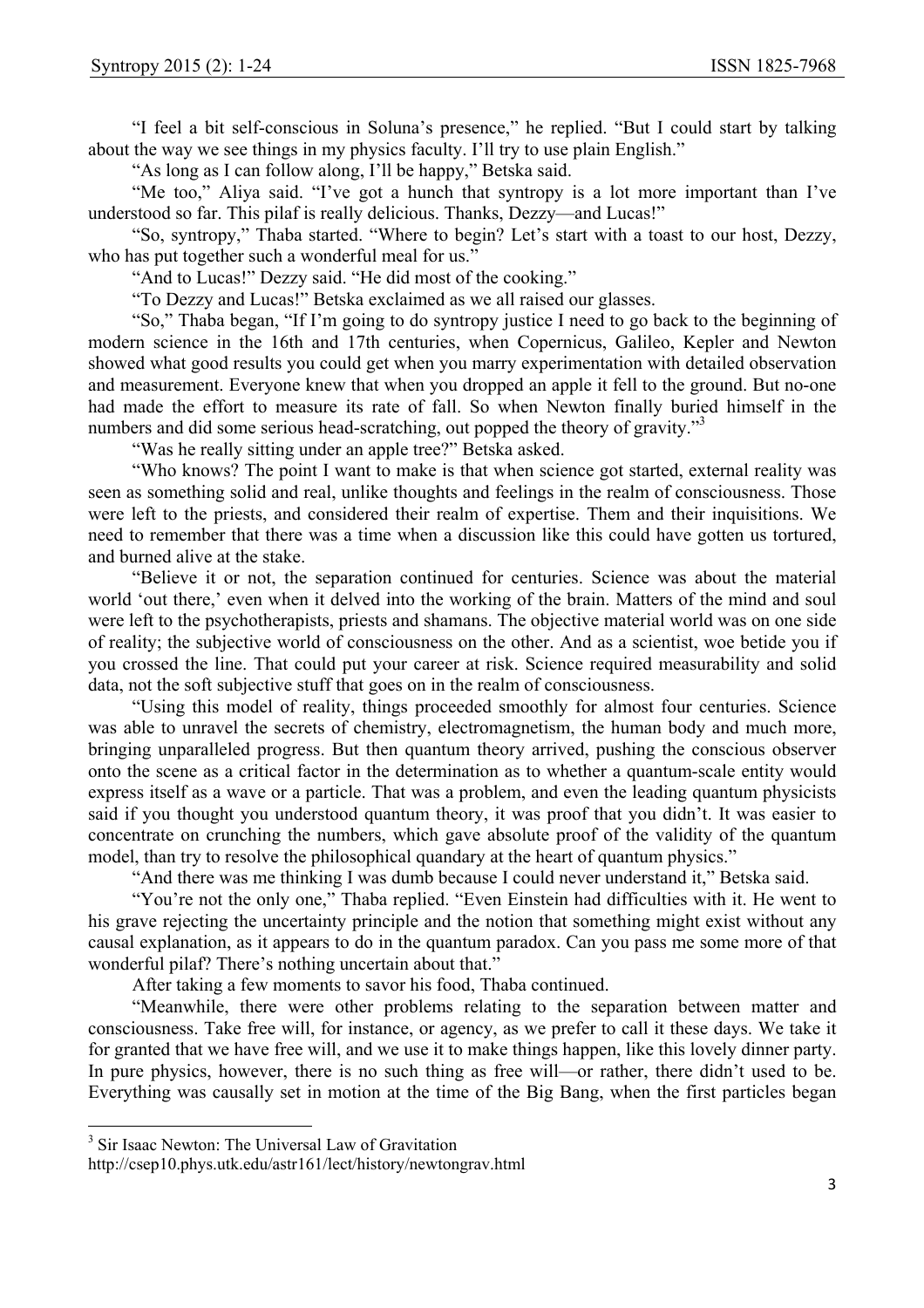bumping into each other. When we were in the laboratory wearing our white lab coats, we inhabited a world where free will and agency did not exist. But the moment we took our coats off and went home to our families it magically reappeared, for I can assure you, it's impossible to be a parent without the assumption of free will. If we took the idea that there was no agency seriously, everything would grind to an immediate halt."<sup>4</sup>

"So which Thaba is speaking to us now?" Leo asked. "The Thaba who wears a lab coat, or the Thaba who's the father of Jake?"

"Both, to answer your question: and there's the paradox, and we scientists hate a paradox, since it means we haven't got our models right. The standard model of physics had been wedded to bottom-up causality, the classic billiard balls. No free will—just A causes B, causes C, starting with the Big Bang, all the way to Z. Do you know what the famous biochemist Francis Crick wrote in his book *The Astonishing Hypothesis*? The same Francis Crick who shared the Nobel Prize for discovering the double-helix molecular structure of DNA? Have you got your Li-fi on, Dezzy? And is it okay if I displace your lovely wall-art?"

Dezzy nodded. Thaba spoke a few words to his device and threw Crick's words onto the wall:

*The astonishing hypothesis is that you, your joys and your sorrows, your memories and your ambitions, your sense of personal identity and free will, are in fact no more than the behavior of a vast assembly of nerve cells and their associated molecules. As Lewis Carroll's Alice might have phrased it: You're nothing but a pack of neurons.5*

"That's pretty gloomy stuff—not much room for free will there. But what has been fascinating in recent years has been the way top-down causality has emerged as a serious player, recognizing the role of free will and agency at every level of conscious existence."6

This was fun. I was struggling to keep up, but so far, so good.

"But free will and causality are not the only problem," Thaba continued. "The standard model of particle physics also said there was no direction or purpose in the Universe: it was all just random chance, even though the journey of existence, from the origin of the Universe to the evolution of life, screamed otherwise.

"Normally, this would not be a problem, since when we're wearing our lab coats we don't concern ourselves with philosophical matters such as whether civilization is advancing or not."

"But that makes no sense at all," Aliya said. "Surely, you don't believe that?"

"No, I don't, which is why I said 'normally.' But I have colleagues who do. I have one who likes to point to the awesome immensity of the Universe to remind us how utterly insignificant Earth is. If you scale the Universe down to the size of the Earth, he likes to say, the Earth would be  $1/180<sup>th</sup>$  the size of an atom. And he's right. And if you line ten million atoms up side by side, you

<sup>6</sup> Time to turn cause and effect on their heads. George Ellis, New Scientist, Aug 17, 2013.

www.newscientist.com/article/mg21929300.400-time-to-turn-cause-and-effect-on-their-heads.html

 4 Thanks to Rupert Sheldrake for the analogy. See The Science Delusion, by Rupert Sheldrake. Coronet, 2012. Published in North America as Science Set Free: Ten Paths to New Discovery. Deepak Chopra, 2013. www.amazon.com/Science-Set-Free-Paths-Discovery/dp/0770436706/ - Rupert Sheldrake: www.sheldrake.org and his blog: http://sciencesetfree.tumblr.com/ 5

 $<sup>5</sup>$  The Astonishing Hypothesis: The Scientific Search for the Soul, by Francis Crick. Scribner, 1995.</sup> www.amazon.ca/Astonishing-Hypothesis-Scientific-Search-Soul/dp/0684801582

Recognizing Top-Down Causation, by George Ellis, Professor of Applied Mathematics, FRS, University of Cape Town. Cornell FQXI Essay Contest. Dec 9, 2012. http://arxiv.org/abs/1212.2275 and http://arxiv.org/pdf/1212.2275.pdf

Downward Causation and the Neurobiology of Free Will. Murphy, Nancey; Ellis, George F.R.; O'Connor, Timothy (Eds.). Springer, 2009. www.springer.com/physics/complexity/book/978-3-642-03204-2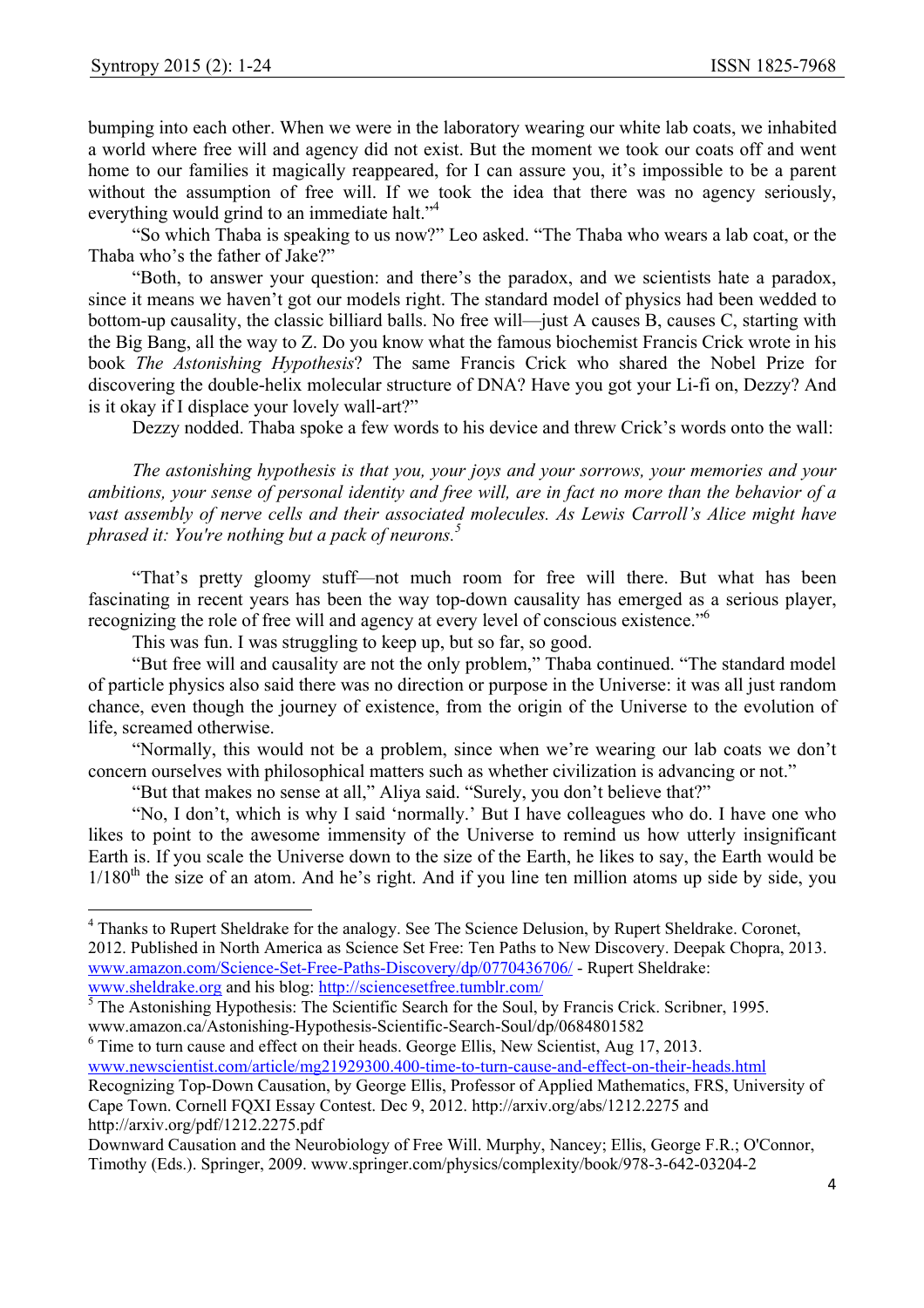get one millimetre. Within this complete insignificance among all insignificances, he says, do we really think that anything we do or think actually matters?"<sup>7</sup>

"But that's horrible," Aliya said. "It goes against everything I believe."

"We've got to suck it up," Lucas said, taking a sip of wine. "Pretending it's not true won't make it go away. I prefer to turn it around and think how amazing it is that within this vast immensity, how great it still feels to be alive and to know that I can make a difference."

"You two have put your finger on it exactly," Thaba said. "That's the core of the problem, right there: the separation between the external reality of this vast, seemingly impersonal Universe in which there is apparently neither purpose nor free will, and the rich reality of the internal world where we experience purpose and free will… and love. There's the paradox, and scientists either love or hate a paradox, because it means something needs to change."

"So what's the solution?" Betska asked. "Do we go on ignoring our insignificance in the vastness of the cosmos, or does syntropy offer us a new way of seeing things? If it does, I hope this dinner party lasts a long time. Leo, can you pass the wine? Or better, can you give us all a top-up?"

"I think I should turn it over to Soluna at this point. I hope I've laid some useful groundwork."

"You have indeed," Soluna said. "There are several more things that the standard model of physics can't explain, but we don't need to go into them now. I come to this as an evolutionary biologist, and one of our tasks is to explain how life evolved, and how living things that started out as a few basic molecules that chose to hook up with each other in a sea of hot mud ended up as humans discussing these things around the dinner table.

"I've been working in the field for over twenty years, and I still remember something one of my professors told me when I was an undergraduate at Oxford. As long ago as 1963, he said, the same Francis Crick who you just mentioned told the maverick scientist Rupert Sheldrake in a student seminar that there were two major unresolved problems in biology: development and consciousness.<sup>8</sup>

"By development, he meant the mystery of why it was that molecules adhered to each other and became so much more than their parts, over and over, until there were humans, with our capacity to ponder the vastness of the universe. It's not sufficient to assume that it happened by random mutations and the instinct of a gene to replicate. Something else must have been at work. But what?

"And by consciousness, even though Crick was a materialist who took it for granted that consciousness had purely physical roots, he meant both the 'soft problem' of how consciousness is supported in the brain, and what the philosopher David Chalmers called 'the Hard Problem' of consciousness, with capital letters: the undeniable reality of our felt experience. Crick spent the last twenty-five years of his life working with the German scientist Cristof Koch on neuroscience research, trying to pin down the nature and origins of consciousness and how the brain produces it. He died never having solved the problem, but Koch became extremely ambivalent about the claims of pure materialism; it's almost as if he sensed that consciousness did indeed operate in a universal pan-psychic realm, but didn't have the evidence to come right out and say so.<sup>9</sup>

 $7$  The Universe: Imagine the un-imaginable! Michel van der Meij, 2009 www.xiac.com/Universe/universe.html

 $\overline{\phantom{a}}$ 

- How big is Earth, compared to the Universe? Joshua Kennon, March 6, 1011.
- www.joshuakennon.com/how-big-is-earth-compared-to-the-universe/

9 See *Consciousness: Confessions of a Romantic Reductionist*, by Christof Koch. MIT Press, 2012. Pages 131-134. www.amazon.ca/Consciousness-Confessions-Reductionist-Christof-Koch/dp/0262017490

<sup>8</sup> Story recounted by Rupert Sheldrake (see above) in *The Science Delusion*, page 9.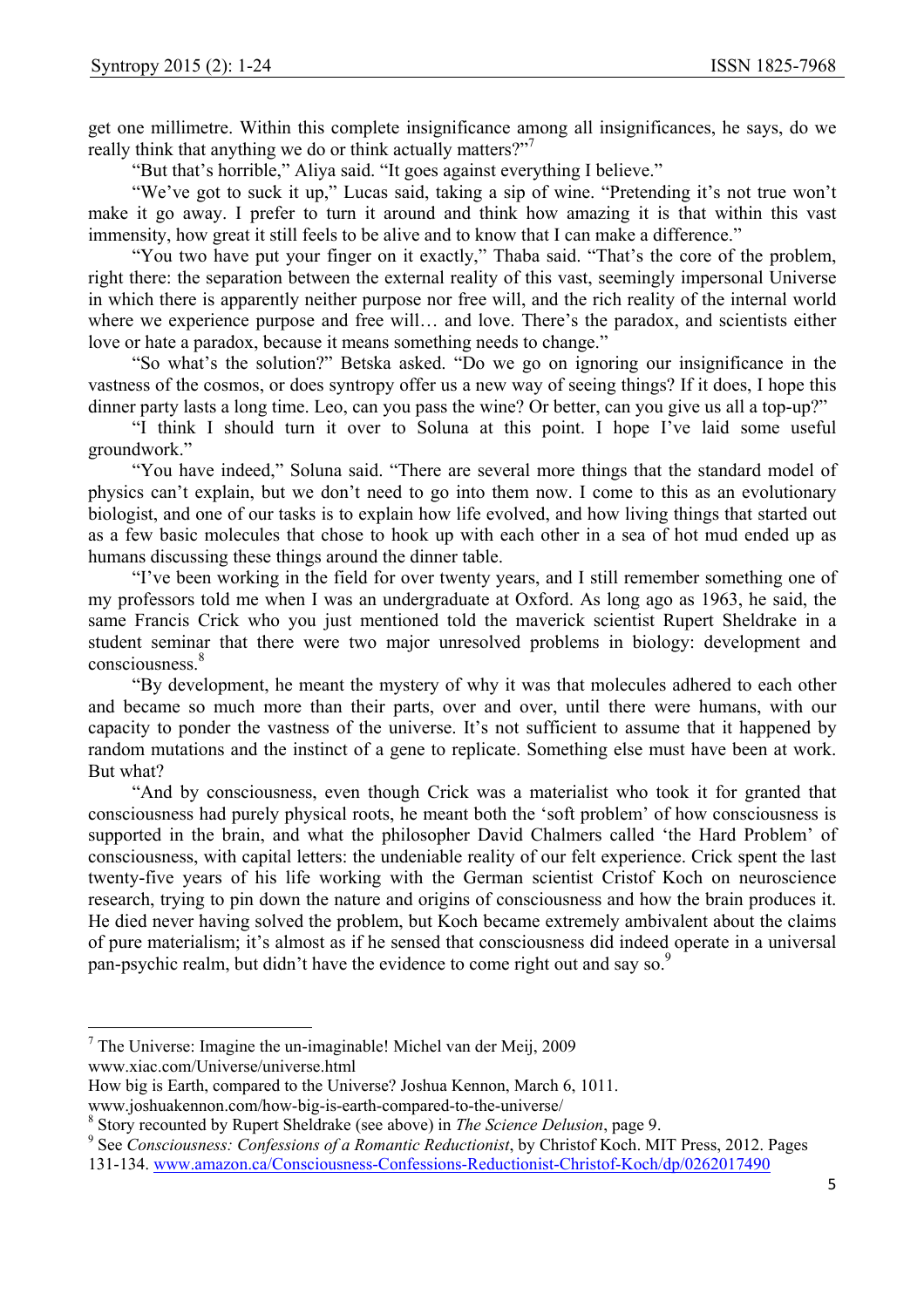"As an evolutionary biologist, I live surrounded by the wonder of evolution. Every day we get a better understanding of why Darwin was right, and how everything that exists on the tree of life has evolved from the same common origins. When people say, 'We are one,' it really is true."

"You're making me feel a lot happier now," Aliya chimed in.

"Well, I've hardly started, Aliya! I'm hoping you might feel even happier by the time we're finished with the evening."

Aliya smiled and snuggled up to Lucas, taking his arm.

"Darwin was fundamentally right about evolution," Soluna continued, "but we've added many new understandings since his time. Natural selection is an important factor, but it's by no means the only one. Bringing consciousness into play and giving it a role in evolution is huge.

"As a biologist, I deal a lot with animals and plants. But first, do you all agree that you are conscious?" We chuckled, and she continued. "So do you believe that the other people around this dinner table are conscious?" We laughed again. "Okay, how about cats and dogs? Do you think they're conscious?"

"Of course they are," Lucas said. "So is every creature."

"Okay. But remember, it's not that long ago that scientists used to perform vivisection on monkeys and dogs without anesthesia, claiming they had no feeling. René Descartes, the famous French 17th century philosopher, used to perform live vivisection on dogs, putting his hand inside their living bodies, because his philosophy told him that animals were only machines and could not possibly feel pain."10

"Eugh!" Aliya responded, putting down her food. "That's horrible. How could he do that?"

"Exactly. I'm really glad that we've stopped doing vivisection at UBC. Our kitchen chefs still boil lobsters alive, however, and they still tear the limbs off living crabs. I've complained, and I've shown them the evidence that crabs and lobsters feel pain, but so far, to no effect. But let me get back to consciousness. How about elephants?"<sup>11</sup>

"Absolutely," Betska said. "They are probably more conscious than humans. I feel so ashamed at how we have treated them over the years."

"All agreed? So elephants are conscious. What about worms? Are they conscious? The tiny one-millimetre-long worm *c. elegans* has 18,000 genes and more than 300 neurons. So is it conscious?"<sup>12</sup>

"I'd have to think about that," Lucas said. Then after a brief pause, "and having given it due consideration, I conclude that yes, they are."

"Anyone else?"

 $\overline{\phantom{a}}$ 

No-one spoke, but people were slowly nodding their heads to say that yes, it was probable that worms were conscious.

"My friend Sophie told me once that she has experienced the consciousness of a mosquito," Aliya said. "She was meditating, and a mozzy started to bother her. But instead of brushing it away she put out an inner request to understand the mind of a mosquito. She found herself transported to a very strange place, which she had difficulty in putting into words, but she was pretty sure that's what it was: the mind of a mosquito. And ever since that day, she says, she has never been bitten by one."

"That's so trippy!" Leo said, laughing. "She should teach a course to show us how to do it."

<sup>&</sup>lt;sup>10</sup> Charles Darwin and the Vivisection Outrage. Scientific America, Oct 6, 2011. http://blogs.scientificamerican.com/primate-diaries/2011/10/06/vivisection-outrage/

<sup>11</sup> *Lobsters, Crabs Feel Pain, Don't Just Respond To Stimulus: Research*. Huffington Post, Aug 8, 2013. www.huffingtonpost.ca/2013/08/08/lobsters-crabs-feel-pain\_n\_3724909.html

<sup>&</sup>lt;sup>12</sup> Bacterial gene numbers: http://bioscience.jbpub.com/cells/MBIO137.aspx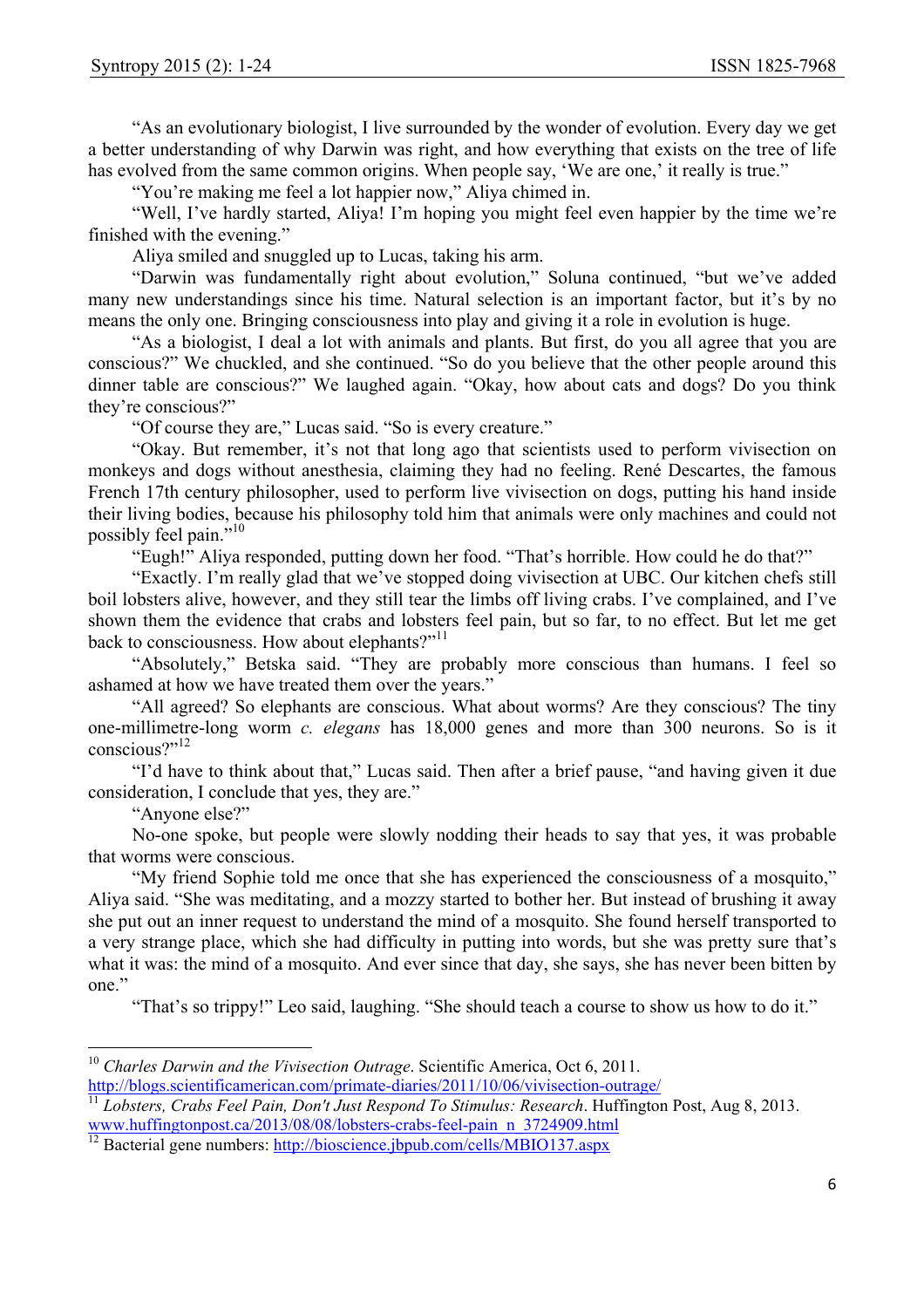"That's fascinating," Soluna said. "A very elderly friend called Andrew Watson told me a similar thing about ants: that once, he was meditating on a beach in South Africa and the ants were bothering him. So he drew a circle in the sand around him and told the ants not to bother him for an hour. And sure enough, they didn't. But after a while he felt a bite and he instinctively slapped his leg, killing an ant. What he saw next totally amazed him. Two ants had taken the body of the dead ant and they were holding it up to him. He looked at his watch, and guess what? It was exactly an hour since they had made the agreement."<sup>13</sup>

"That's incredible!" Aliya exclaimed. "So the ants were totally conscious of what they had agreed to?"

"So let's take this a step further. What about bacteria? The largest bacteria have as many as 7,000 genes, compared to a human's 30,000. Do they experience some kind of protoconsciousness?"

Silence.

 $\overline{a}$ 

"Anyone vote for bacteria being conscious? They can communicate with each other, pass electrical current to each other and respond to light. They can breed, like you and I. Personally, I think it highly likely that bacteria are conscious, which they experience in whatever way their bacterial biology makes possible. And what are bacteria made from? From organic cells that are in turn made from a host of organic molecules. So could it be that even the molecules are conscious, in a very elementary way? And if they are, what about the atoms they are made from? I expect you can see where I'm going with this."

"Before we go any further," Dezzy asked, "how do you define consciousness? If molecules and bacteria have consciousness, is that the same consciousness that you and I experience? And by the way, would anyone like dessert? We've got pear purée with fresh cream, and quince and walnut ice cream. The quinces are probably conscious, but I'm not so sure about the spoon."

"Ha!" Thaba responded with a deep laugh. "That might be because the molecules that make up the spoon were not consulted before someone came along and mashed them together, so their self-organization never came into play, migrating their consciousness to the higher level. And the dessert sounds delicious. Can I have some of both?" There was a pause while Dezzy served dessert, and then Soluna continued.

"When people talk about consciousness they use the same word to mean three very different things. Some people mean self-consciousness, which is clearly nonsense, since children are not selfconscious when they are babies, but they are obviously conscious.

"Some people mean the content of consciousness: the taste of this pear purée, the sound of our voices, the feel of the chairs we're sitting on. These can all be correlated to neuronal activity in a specific area of the brain. No-one questions the role of the brain in generating the content of consciousness, and deciding which of our gazillion daily perceptions will emerge into consciousness and which will not. There's a mass of scientific research going on to investigate the nature of those correlations.<sup>14</sup>

"When I use the term, however, I mean consciousness beyond content. I mean pure consciousness, the fundamental experience of being that remains when you quieten every sense and silence every thought. You have to be a very serious Buddhist or something similar to experience consciousness in this raw form, without intrusion, but when people do they speak of something very profound. They speak of overpowering light. They speak of becoming part of a Universe filled with

<sup>&</sup>lt;sup>13</sup> Andrew Watson, brother of the author Lyall Watson, told this story at a healing workshop I attended in London in the 1980s.

<sup>&</sup>lt;sup>14</sup> See *Consciousness: Confessions of a Romantic Reductionist*, by Christof Koch. Referenced above.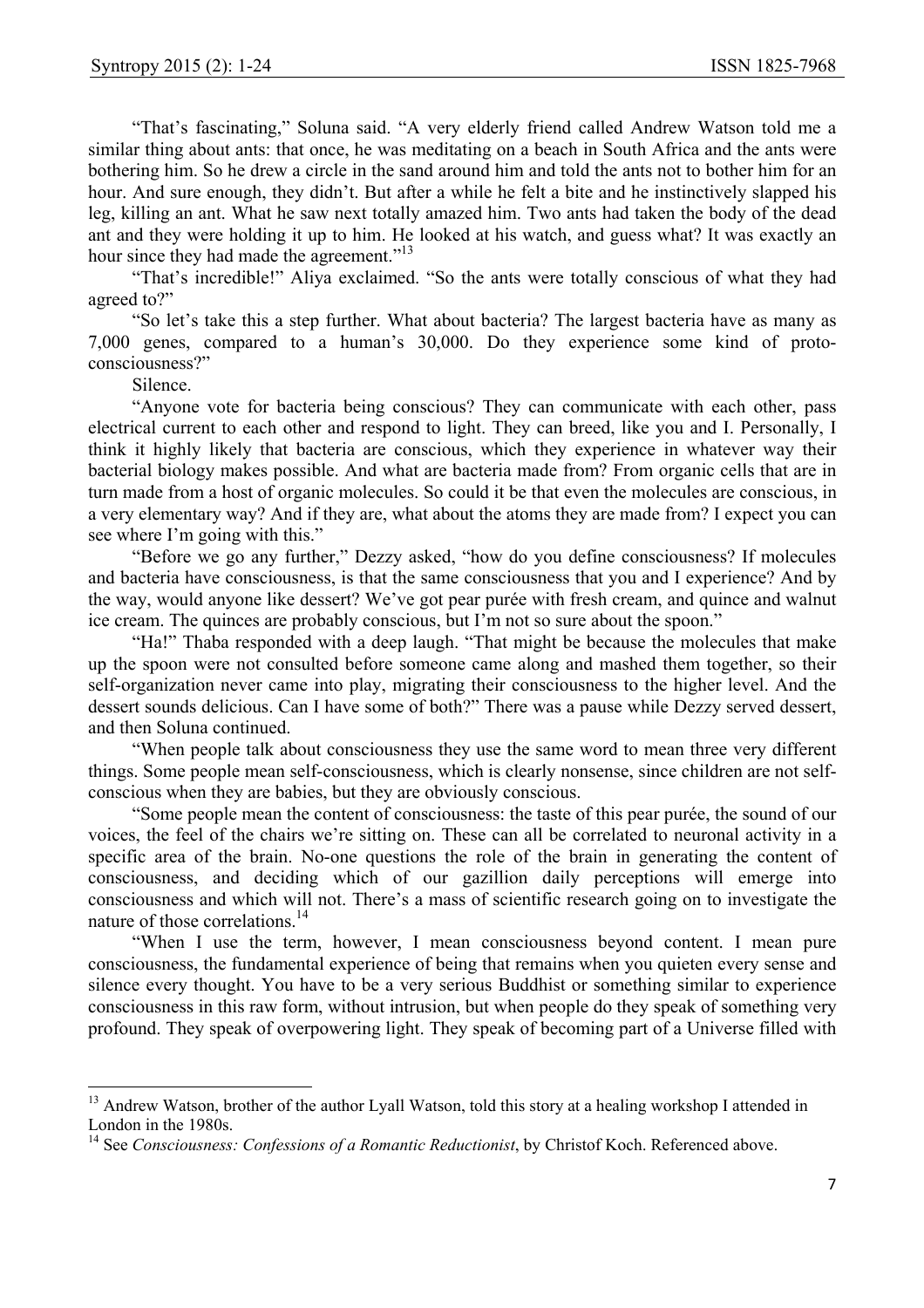$\overline{a}$ 

compassion. We hold a meditation group in our biology department every Friday afternoon, and we talk about these things afterwards."

"Are you following this, Patrick?" Dezzy asked me. "You've been very quiet."

"I'm hanging on every word," I assured her. It was true. I was transfixed by what Thaba and Soluna were saying, and where this might be going.

"So to recap," Soluna continued, "before syntropy theory we had an unresolved problem with consciousness, and another unresolved problem with the process of development. We also had problems with the standard model of physics that Thaba referred to, concerning free will and purpose. And since biology is ultimately underpinned by the standard model of physics, these problems concerned us biologists as well. If a dog has consciousness, does it have free will? My cat Molly certainly seems to: I see it in her eyes.

"And that's how things stood when the research into telepathy in identical twins was published, using fMRI chambers with pairs of twins to demonstrate with a high level of certainty that one third of identical twins are telepathic under specific circumstances. One black swan: that's all it takes to prove that not all swans are white. The premise I find the most plausible is that all beings are telepathic among their kin, but in humans it rarely surfaces into waking consciousness, enabling us to deny it, just as people denied other major scientific breakthroughs before they slowly accepted the evidence. Evolution pushed our conscious experience of telepathy down into an unconscious part of the brain because we needed the conscious brain-space for language—a problem other species don't have.

"If it had been demonstrated just once that a pair of twins was reliably telepathic, that should have been enough. But since the history of psychic research has been so controversial, they repeated the experiment many times in different ways. By the time they were done there was no denying it any longer: something associated with consciousness was either travelling across space-time without any known means of doing so, or the mind is not restricted in space-time. Just because we experience it as such, does not mean it is."

This was the same research that Pelly had spoken about. It was reassuring that there was consistency in what I was hearing.15

"The twins research put the trans-dimensional nature of consciousness firmly on the table," Soluna continued. "Researchers all over the world began to focus on different theories. It was no longer sufficient to propose that consciousness originated in a specific nerve centre in the brain, or that it was an emergent property associated with the interconnection of the brain's neurons. If thoughts, feelings and biological responses could travel across space and arrive intact in another being, there was clearly something much more advanced going on. Thirty years ago, when the Nobel prizewinner Brian Josephson from the Cavendish Laboratory in Cambridge suggested that quantum theory might help us to understand the nature of telepathy, his views were met with total disdain by other mainstream scientists and labeled 'utter rubbish.' Not any longer!" Soluna leaned back to let it all sink in.<sup>16</sup>

"This is fascinating!" exclaimed Dezzy, and the others nodded, still processing silently.

"Let's have a break for coffee," said Dezzy, ever the hostess. "Lucas makes a very good spiked chili and chocolate blend, and I've got iced peppermint coffee and hot Senegalese coffee, though it's not for the faint of heart."

"Don't go anywhere near it!" Leo cried out. "That stuff's lethal unless you've got asbestos lips."

<sup>&</sup>lt;sup>15</sup> While the evidence for telepathy in identical twins is very strong, the studies that Patrick refers to have not yet occurred.

<sup>&</sup>lt;sup>16</sup> Referenced in *Sync: The emerging science of spontaneous order*, by Steven Strogatz. Penguin, 2003. Page 151. www.amazon.ca/Sync-Emerging-Science-Spontaneous-Order/dp/0786887214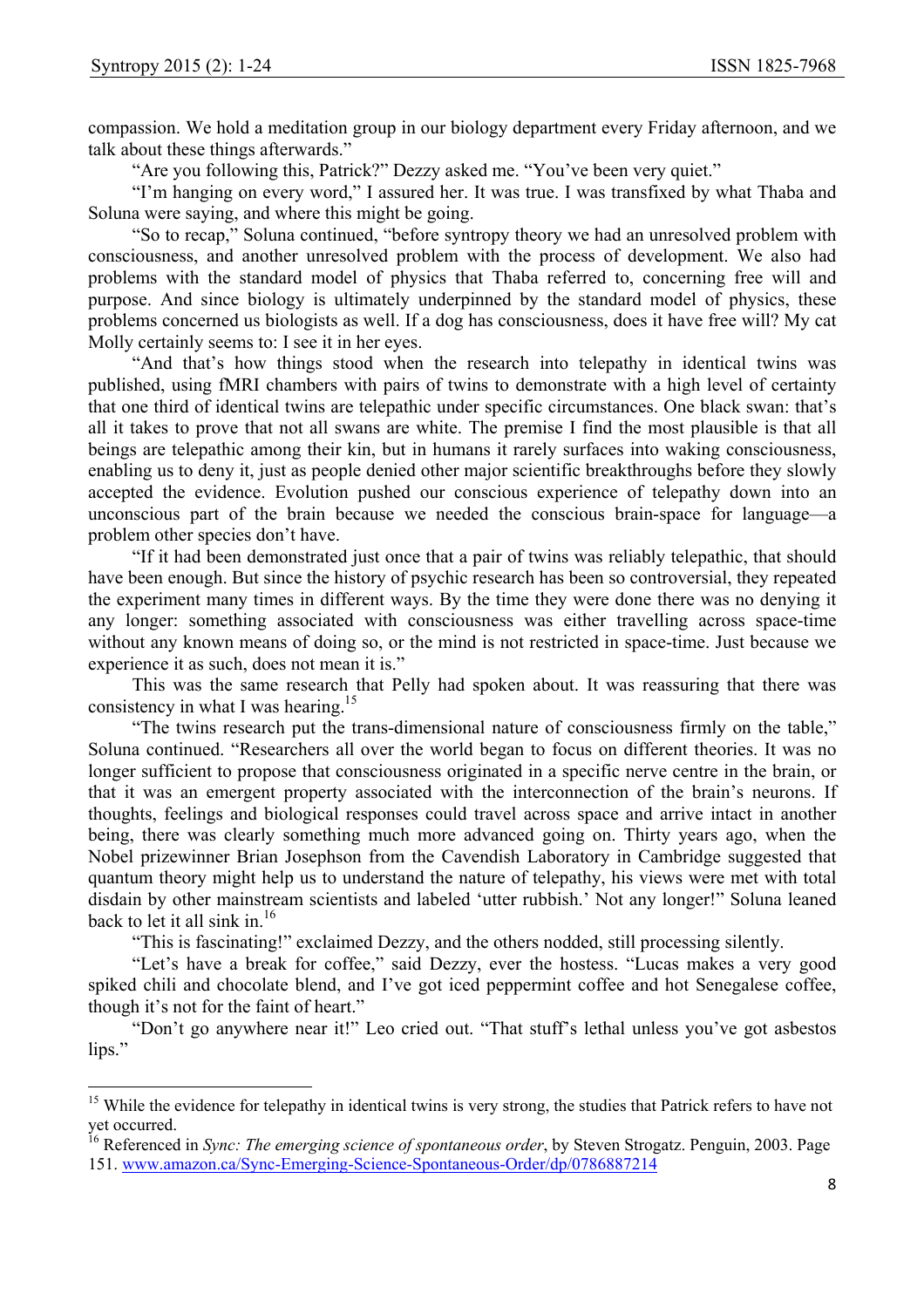$\overline{\phantom{a}}$ 

"I wouldn't say that," Soluna said. "I got quite a taste for it when I lived in Mexico. It's certainly an acquired taste, though."

\*

"So, where were we?" Dezzy asked, when everyone had their coffee.

Soluna put her mug down. "We have been obliged to accept that consciousness is more than an emergent feature of the encapsulated brain," she said. "So let's get straight to it. The assumption I have embraced, in company with many of my colleagues, is that consciousness is omnipresent in the Universe, similar to space-time. I find it the only theory that makes sense, when you consider all the variables. Dualism makes no sense at all, since the dualities would need to be connected. This means you've either got to be a materialist monist, believing that the whole Universe is ultimately material, or a mystical monist, believing that it's ultimately made from consciousness. For me, assuming the omnipresence of consciousness is the only way in which the realm of mind can interact with the realm of matter without breaking the laws of physics. Without it, there's no way for mind to trigger the neurons to provide the content we enjoy in our conscious experience."

"I'm fine with this, but how do your colleagues at the university react when you talk this way?" Betska asked.

"When Mukherjee's paper on syntropy was published sometime around 2020, it was met with a lot of scorn. But slowly, people are coming round to it. I'm actually in very good company, which is helpful on days when I question it all. Do you know who Max Planck was? He was the founder of quantum theory in the early 20th century. Take a look at what he said."

Soluna threw Max Planck's words onto the wall:

*I regard consciousness as fundamental. I regard matter as derivative from consciousness. We cannot get behind consciousness. Everything that we talk about, everything that we regard as existing, postulates consciousness.17*

"And he wasn't the only one. Here's his colleague, the Austrian Wolfgang Pauli, another quantum theory pioneer:

*It is my personal opinion that the science of the future reality will be neither 'psychic' nor 'physical', but somehow both and somehow neither.18*

"There's also the British scientist, Sir Arthur Eddington, whose book *The Expanding Universe* made a big impression in the 1930s. He had this to say:

*The universe is of the nature of a thought or sensation in a universal Mind. To put the conclusion crudely – the stuff of the world is mind-stuff. As is often the way with crude statements, I shall have to explain that by "mind" I do not exactly mean mind and by "stuff" I do not at all mean stuff. Still that is about as near as we can get to the idea in a simple phrase*. 19

<sup>&</sup>lt;sup>17</sup> Max Planck, The Observer, Jan 25, 1931. Referenced in Today in Science History (scroll down to the quotes beginning with 'I': http://todayinsci.com/P/Planck\_Max/PlanckMax-Quotations.htm

<sup>18</sup> Referenced in *The Genius of Science: A Portrait Gallery* by A. Pais. OUP, 2000. www.amazon.ca/Genius-Science-Portrait-Gallery/dp/0198506147

<sup>19</sup> Eddington: *The Nature of the Physical World* (1928). The quote comes from the essay *Eddington's Universe* in a thoughtful blog by Orkney Islander Howie Firth. http://howiefirth.wordpress.com/2012/07/22/166/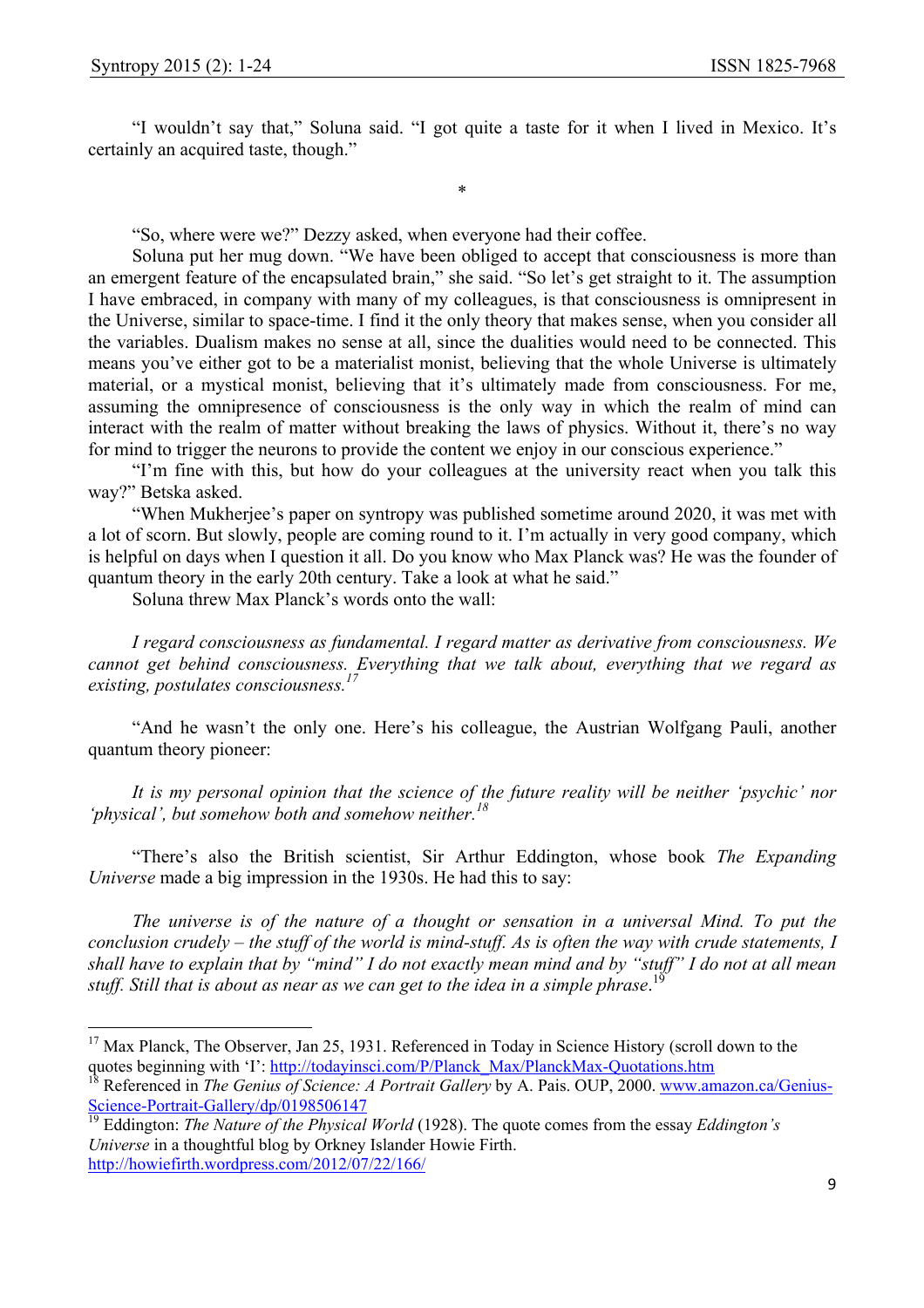"This has huge implications for developmental biology," Soluna continued. "It opens the door to the idea that the evolution of species is an intelligent learning process in nature, as the biologist Elisabet Sahtouris believes. Every creature and perhaps even every cell operates with the same fundamental tools of consciousness that we humans experience: awareness, agency, goal-seeking intention and effort, informed by the sensory input of information and organized by memory and intelligence. By agency, I mean the experience of being conscious, which brings the ability to act and respond. It's a fundamental precondition for free will, which we can choose to exercise or not. In a nutshell, consciousness provides a perceptual organizational matrix that enables the experiencer, whether hookworm or human, to use organized information to apply effort to engage in intentional action. Even proteins rearrange themselves when they're under stress."<sup>20</sup>

There was total attention around the dinner table as Soluna spoke. This was so different from the biology I had learned during my home-schooling years. A hookworm, a conscious intentional being? Back in my time, a description like that would have been criticized as anthropomorphizing, distracting from the objective analysis of a hookworm's life. This was huge, I began to realize. If mainstream science was embracing the omnipresence of subjective experience there would no longer be any barriers between science and spirituality.

"Can we measure consciousness the way we measure matter, time and space?" Dezzy asked.

"We're making progress on ways to measure its existence biologically in terms of correlated brain activity, but to measure consciousness as an absolute, a fifth dimension, equivalent to time and space— for that we may need an entirely new breed of math, going right back to zero; perhaps some new kind of non-differential ultracalculus that can measure the continuity of flow in analog reality without breaking it up into digital pieces. It may or may not be an inherent problem. Who knows? Perhaps one day there'll be a breakthrough that will allow us to measure raw consciousness. Maybe the very reason why quantum uncertainty exists is because there is agency and choice at the most nano-level of existence."<sup>21</sup>

"If consciousness is omnipresent in the Universe," Leo asked, "what about its interaction with things like gravity, space-time and electromagnetism? That's something I've always been curious about."

"It's something we're all curious about," Soluna replied. "Do you have any insights, Thaba?"

"There's some exploratory work being done around the potential coaxial nature of fields of consciousness and electromagnetic fields," he replied. "When it comes to gravity, which as Einstein taught us is the warping of space-time by mass, I know of research that's looking into quantum entanglement at the moment of the Big Bang, communication between entangled atoms, and whether syntropy might be an expression of the same mutual attraction of like-for-like in consciousness that gravity expresses in matter. But maybe we've laid enough groundwork. What do you think, Soluna?"22

"Yes," she replied. "I would just like to recap the shortcomings of the standard model of physics: the peas under the mattress that make for an uncomfortable sleep and drive scientists to seek a new model. As well as the known shortcomings, such as its inability to explain gravity or

consciousness/cl7K8Xk5eIpGsNyl5TMlzM/story.html

<sup>20</sup> *Shifting Assumptions in Science*. Hokkaido-8 symposium. See above. See also *The Evolving Story of our Evolving Earth*, by Elisabet Sahtouris, Ph.D. Seattle, November 4/5, 1999. www.ratical.org/LifeWeb/Articles/H3Kevolv.html

<sup>&</sup>lt;sup>21</sup> How to measure consciousness: A neuroscientist seeks to quantify our awareness according to a new *metric*: phi. Joshua Rothman, Boston Globe Ideas, Aug 19, 2012. www.bostonglobe.com/ideas/2012/08/18/how-measure-

<sup>22</sup> For a rich source of debate, see *A Quest for the Theory of Everything*: www.toequest.com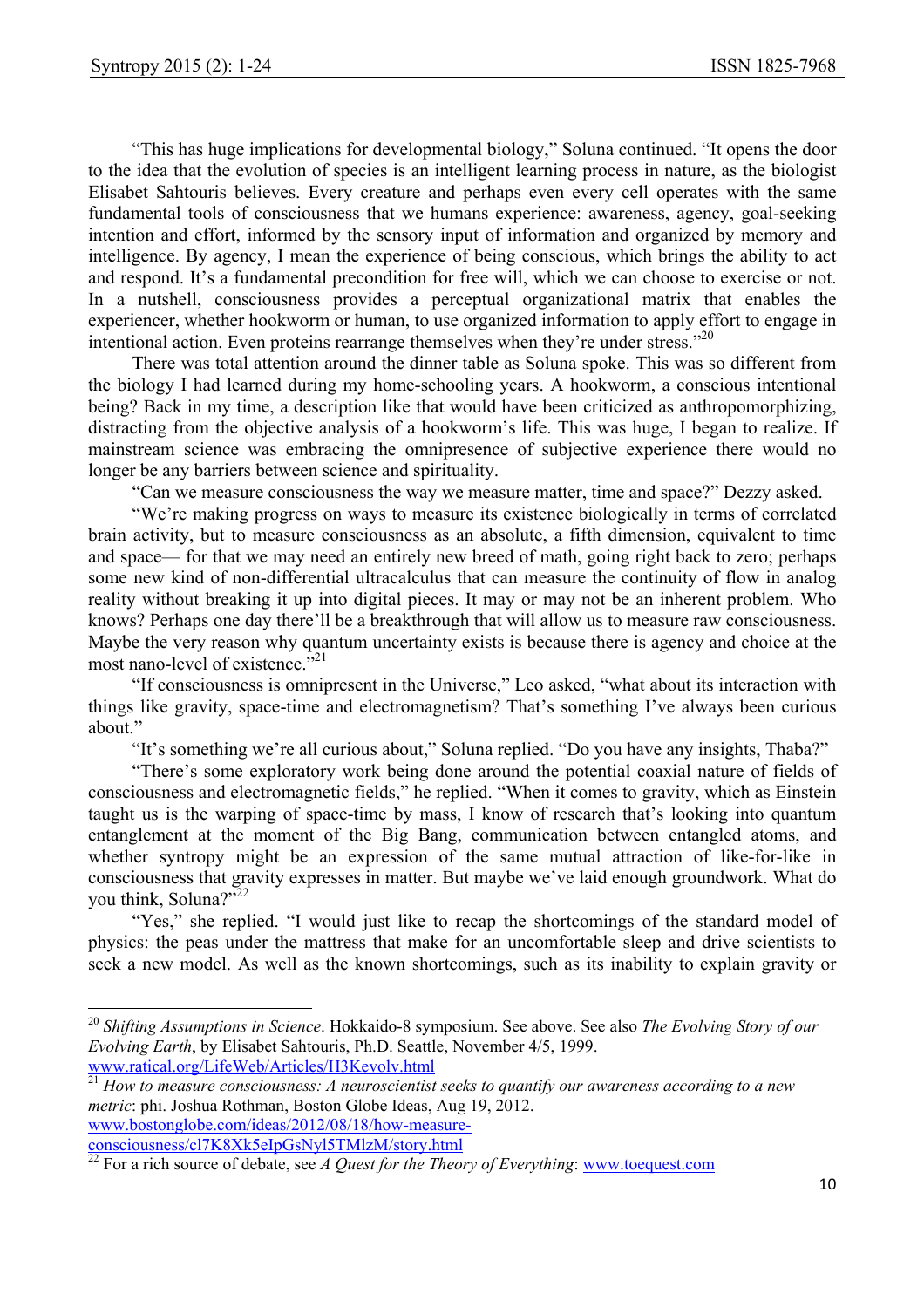dark matter and its inability to explain the fixed universal constants, we've got the problems with free will, consciousness, development and intentionality.

"In a stable, peaceful world there might not be an urgency to solve these problems. After all, philosophers have been trying to understand them at least since the Greek philosopher Thales of Miletus, who lived around  $600$  BC.<sup>23</sup> But in a world in such turmoil, where we face such enormous threats to our existence, the questions become extremely important. If we're about to blow it, it would be good if we at least knew what it is we're about to blow. Who among us has never asked those big, fundamental questions—the 'Who are we, what are we doing, where are we going?' kind of question?"

"Count me in," I said. "I sometimes feel as if they're the *only* questions I'm asking."

"Me too," Aliya said. "Some Muslims say the Koran contains all the knowledge we need, but I don't accept that. So yes, what *are* we doing? What *is* our purpose in the Universe?"

"Syntropy doesn't answer all those questions," Thaba said, "but it's a big step forward. It's being proposed as a fifth fundamental interaction, alongside gravity, electromagnetism, weak interaction and strong interaction. It's the first time science has been able to consider a possible Theory of Everything that includes the subjective realities of consciousness, intention and life alongside the objective realities of matter, energy and space-time.

"Syntropy has been around as an idea for almost a hundred years, but the version we're talking about is Satyanendra Mukherjee's, which he published during the OMEGA Days. Let me see if I can find his First Law of Syntropy. Thaba picked up his device, said 'Search, Mukherjee, syntropy, first law,' and projected Mukherjee's words onto the wall:

*Acting through consciousness, syntropy motivates individual units of being to self-organize cooperatively within their empathic reach to achieve greater organizational power, range, competence, integrity and freedom for their common good.* 

"That sounds rather grand," Thaba continued, "but when we understand that 'units of being' embraces everything from a particle to a human we can see how radical it is. The fundamental premise of syntropy theory is that the Universe contains an omnipresent unifying force that causes all units of being to seek greater self-organization for their mutual benefit, using consciousness as the agency of motivation, intention and change. So the premise that consciousness is an omnipresent reality is very much entwined with syntropy theory. There are those who argue that syntropy can exist without bringing consciousness into the picture, just as gravity appears to operate without consciousness, but this would imply that syntropy was simply a means of delivering a predetermined reality, which most of us intuitively reject. How are we doing? Are we making sense so far?"

"What does Mukherjee mean by the phrase 'within their empathic reach'?" Betska asked.

"That's a very important question," Thaba replied. "As humans, we experience compassion when we feel empathy for someone who is suffering, for a creature that has been hurt or a child who is crying. But if we really want to understand empathy we need to consider its reach, which includes its boundaries. History is full of humans who had empathy for their fellow tribe-members but not for other humans, and not for most creatures in the animal realm, who we have treated abominably. Empathic reach is the limiting condition that denotes these boundaries."

"Like Hitler?" Leo asked. "He had empathy for his fellow Nazis, but not for the Jews and communists, the gypsies and the gays. And the Nazis were very good organizers, too."

<sup>23</sup> *Thales of Miletus:* https://en.wikipedia.org/wiki/Thales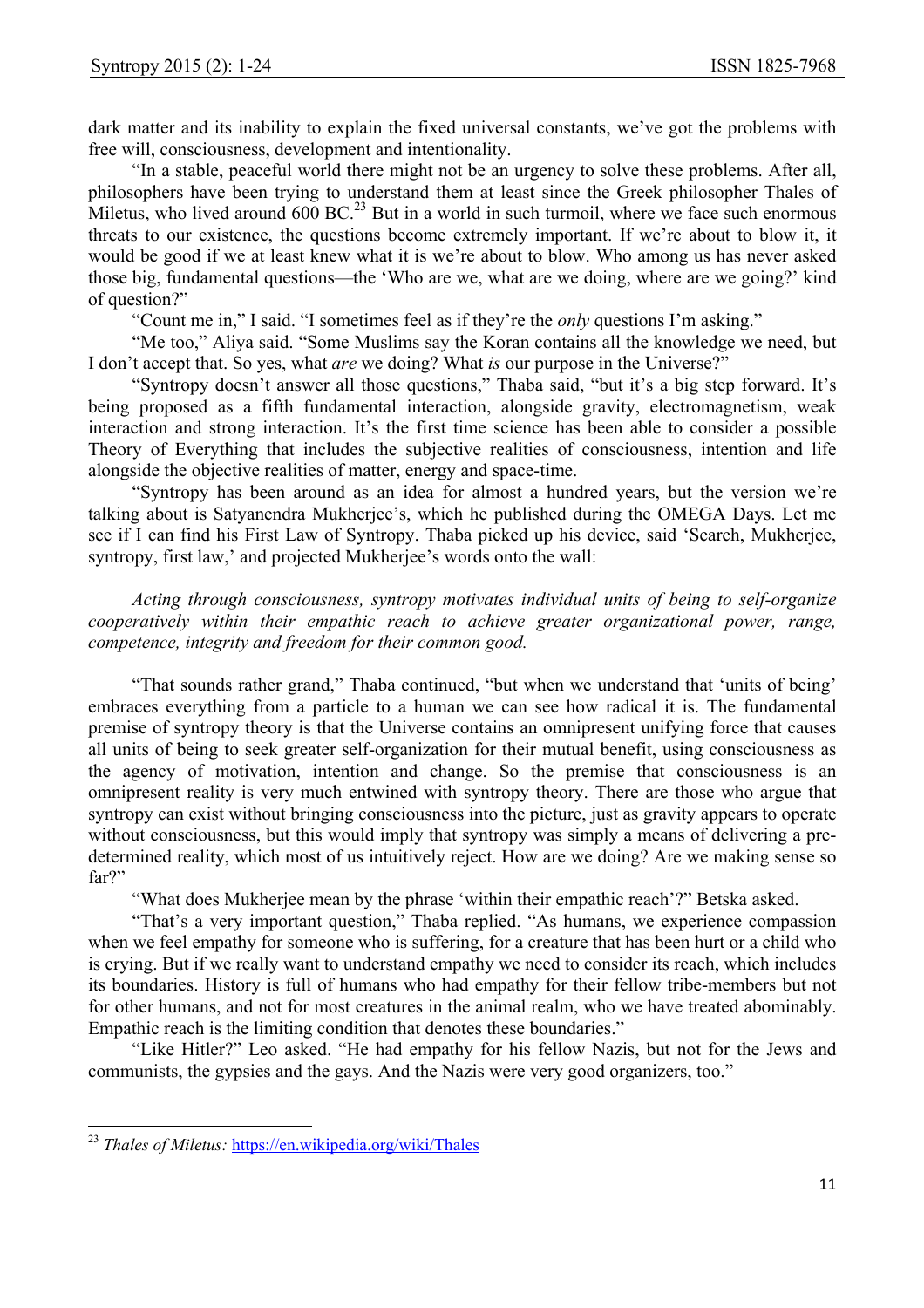"Precisely," Thaba replied. "So now we come to the interesting part. We are all part of nature. We have all evolved through the same combined intelligent learning processes of syntropic selforganization, cooperative symbiosis, mutation and natural selection.

"Many of syntropy's critics fail to understand Mukherjee's point about empathic reach, and its gradual extension. When Hitler organized to lead Germany into war against the rest of Europe, the German people's drive to attack was immediately matched by the instinct of the British and their allies to defeat them. The empathic reach of the Nazis, who simply wanted to impose their will, was narrower than the empathic reach of the Allies, who were defending the sacred principles of truth, justice and freedom, so ultimately, the Germans didn't have the inner resources to win. Their higher cause of a thousand-year Reich was less motivational than the Allies' higher cause. There were many other factors at play, of course, such as who had control over the world's oil supply, who had the best code-breaking capacities, and the military oomph that the Americans provided when they entered the war, but we should never underestimate the power of the motivational factor.

"Following Hitler's defeat the Allies went on to form the United Nations to try to prevent such a war from ever happening again. The world's nations had tried to self-organize after World War One with the League of Nations, but the League didn't have the teeth or the willpower to do anything, so nations continued to invade each other and seize territory during the 1920s and 1930s. The United Nations, on the other hand, is still with us, and for all its shortcomings it still represents our highest impulse for global self-organization and the common good."<sup>24</sup>

"So let me get this right," Betska said. "Is syntropy then, in effect, a guarantee of ultimate happiness? Are we destined to self-organize ourselves into some kind of cosmic bliss?"

"That's a really big question," Thaba replied. "The way I see it, syntropy is an invitation, which we are free to accept or reject. It's a choice. I'm sure you know the words of Dr. Martin Luther King, who said 'the arc of the moral universe is long, but it bends towards justice.' I'm sure my countryman the great Nelson Mandela—Madiba—saw things the same way. Where else would he have found such courage and determination during his years of solitary confinement? That's how I see syntropy working among humans. We are the ones who bend the moral arc of the Universe towards justice—or who fail to.

"No-one is suggesting that entropy is not also a powerful force. There are plenty of negative social, economic and political conditions that feed entropy. Maybe all social and political activism is a struggle between entropy and syntropy: between entropic forces that generate cynicism, despair and defeat and syntropic forces that inspire hope, determination and courage.

"It's right there in the Pre-amble of the Constitution of the United States," Thaba continued: "'We the People of the United States, in order to form a more perfect Union….' A more perfect union. That's what syntropy is all about. And so we need syntropic politics, syntropic economics and syntropic families, as well as syntropic science."

There was a deep, concentrated silence around the table.

 $\overline{a}$ 

"Mukherjee has suggested that since there's a fundamental unity to all existence, as long as we accept the invitation, the pull of syntropy will gradually cause the boundaries of empathy to expand until they embrace all living beings, and all existence. His thinking is very similar to that of the celebrated French Catholic priest and scientist, Teilhard de Chardin, who saw evolution as a cocreation of consciousness and material complexity, which would culminate in the Omega Point, the mystical apex of all creation. Teilhard saw things the same way as Schrödinger: he believed that we live in a pan-psychic Universe. Let me see if I can find the quote…." Thaba spoke some words to his device and projected Teilhard's words onto the wall:

 $24$  League of Nations Failures: www.historylearningsite.co.uk/league\_nations\_failures.htm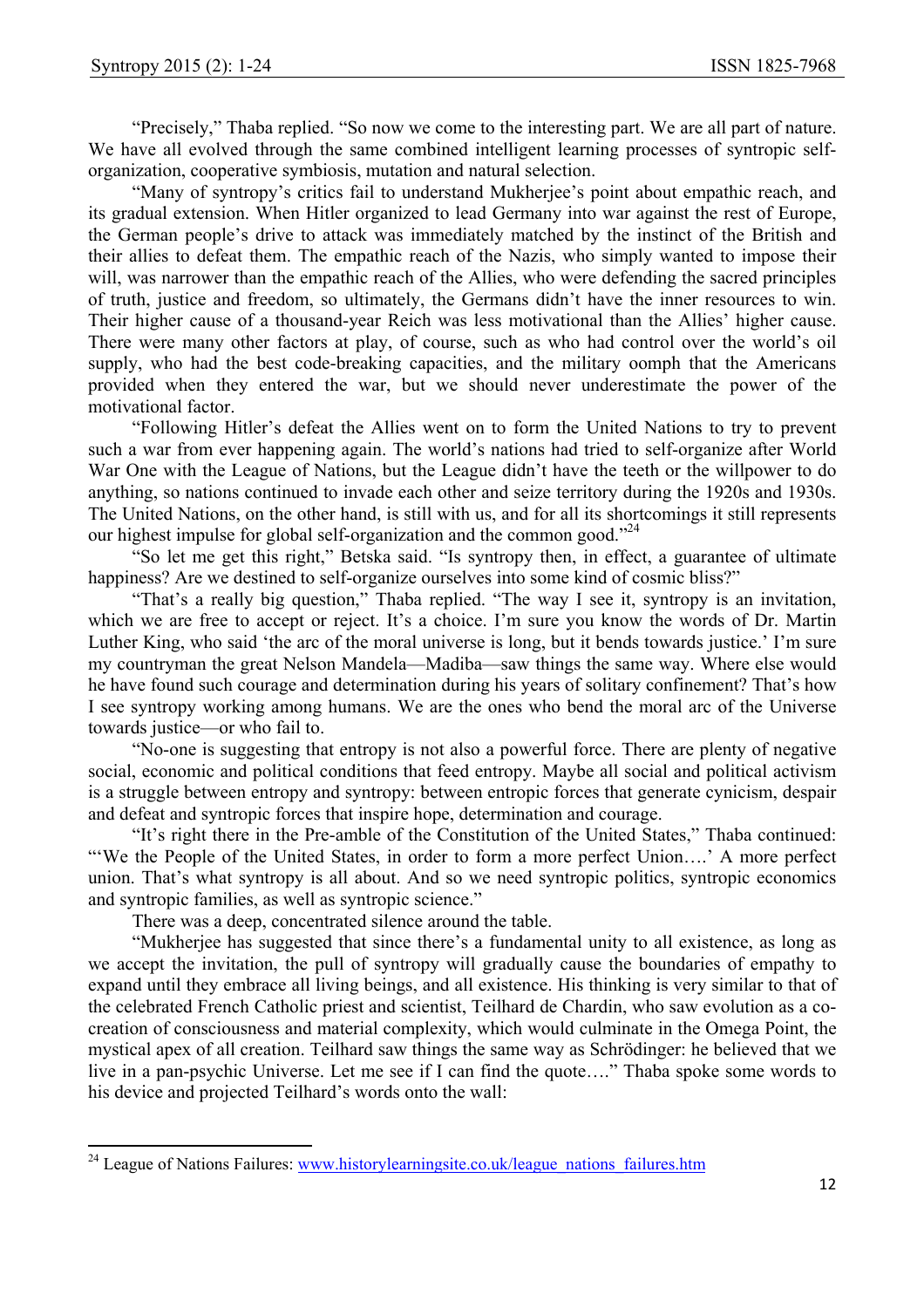*We are logically forced to assume the existence in rudimentary form… of some sort of psyche in every corpuscle, even in those (the mega molecules and below) whose complexity is of such a low or modest order as to render it (the psyche) imperceptible.25*

"That's pretty trippy!" Leo said. "And to think that we are part of all this—that this is our heritage! It certainly beats feeling defeated because of the miserableness of human existence."

Thaba continued. "Mukherjee is fond of quoting Albert Einstein—you probably know the quote. You'll have to excuse the sexist pronouns; he was writing in the mid-20th century. Here, let me pull it up…."

*A human being is part of a whole, called by us the Universe, a part limited in time and space. He experiences himself, his thoughts and feelings, as something separated from the rest—a kind of optical delusion of his consciousness. This delusion is a kind of prison for us, restricting us to our personal desires and to affection for a few persons nearest us. Our task must be to free ourselves from this prison by widening our circles of compassion to embrace all living creatures and the*  whole of nature in its beauty.<sup>2</sup>

"I love that quote!" Aliya said. "I would love to believe that we will ultimately be drawn together into one compassionate family, embracing all living creatures and the whole of nature."

"Maybe we will," Thaba replied. "But we've got to remember, it's a choice: it was syntropy too that inspired the Nazis to believe they were the Master Race, who would rule the world for a thousand years. They self-organized too, but their empathic reach was limited to the Aryan people. If you embark on a conflict using empathy that only embraces a limited circle, you will ultimately lose when you confront the self-organizing power of circles with larger empathic reach. This is the dichotomy that led Mukherjee to formulate his Second Law of Syntropy:

*In the long run, due to the deep fundamental unity of the Universe, any unit of being that extends its empathy beyond its familiar reach will discover affinity with other units of being. Over time, the syntropic impulse will result in ever-widening circles of empathy, until they embrace the entire Universe.* 

"The entire Universe?" Dezzy queried. "But that's incredible! You were just telling us how absolutely tiny and insignificant Earth was compared to the size of the Universe."

"That's true," Thaba replied. "It certainly stretches the imagination. But you've also got to realize that your human body has a thousand times more atoms in it than there are stars in the Universe, and somehow or other they have self-organized themselves to create you and me."

"More atoms in my body than there are stars in the Universe?" Aliya chimed in, her eyebrows raised high. "That's amazing. I had no idea."

"Yes: ten to the power of twenty-seven compared to ten to the power of twenty-four for stars in the Universe," Thaba replied.27 "Many people use the expression 'God' or 'The Great Creator' when they contemplate such an enormous mystery. I have many friends who use the term 'God' to express the sacred unity of all that exists and the process of creation in all its wonder, both

<sup>25</sup> *The Phenomenon of Man*, by Teilhard de Chardin. Fontana paperback, 1969 edition, Postscript page 329. www.amazon.ca/Phenomenon-Man-Pierre-Teilhard-Chardin/dp/0061632651

<sup>&</sup>lt;sup>26</sup> *The Delusion*. A letter Einstein wrote on February 12, 1950: www.lettersofnote.com/2011/11/delusion.html

<sup>&</sup>lt;sup>27</sup> How many atoms are in the human body? 7 x 10<sup>27</sup> http://chemistry.about.com/od/biochemistry/a/How-Many-Atoms-Are-In-The-Human-Body.htm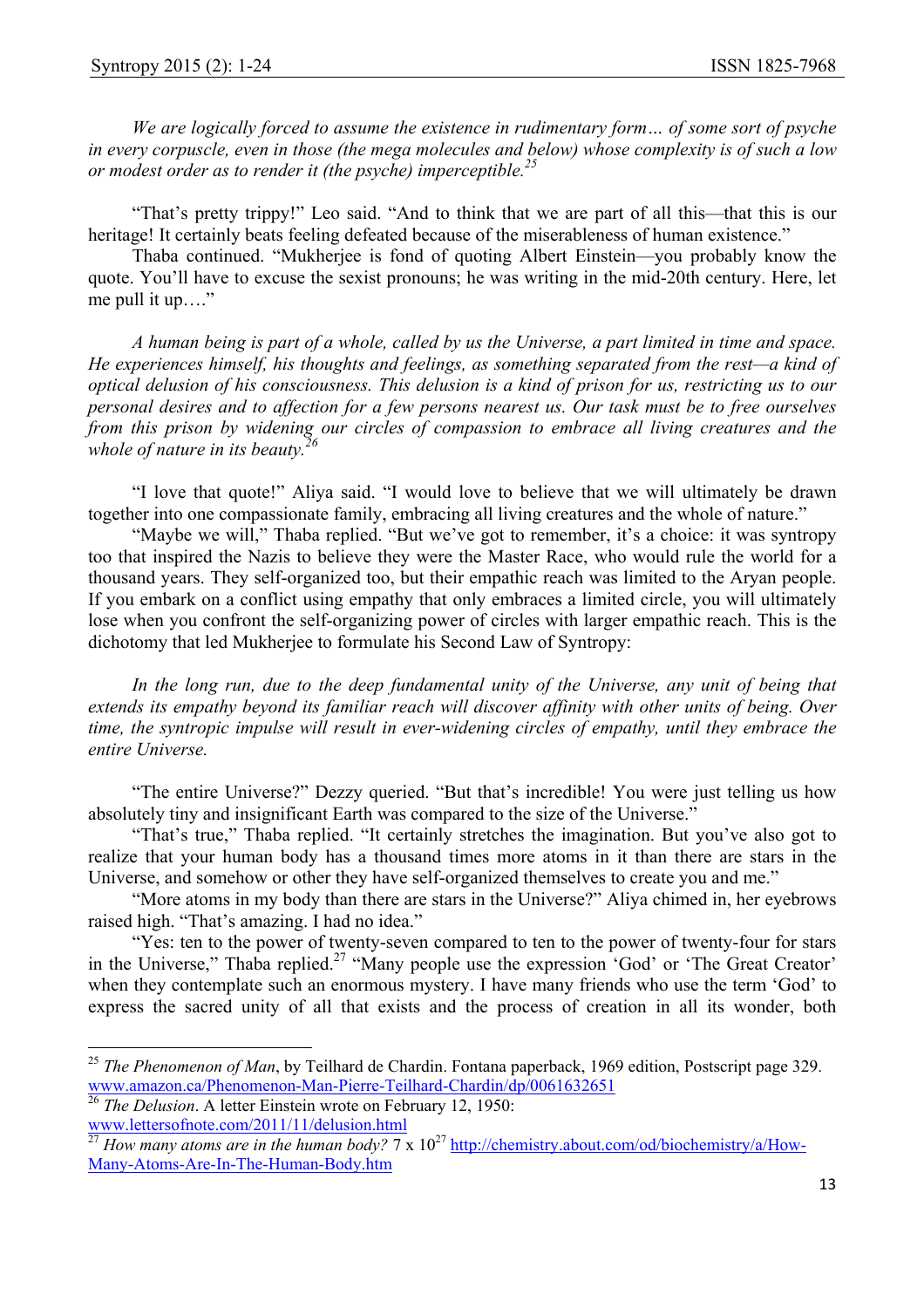l

subjectively and objectively. I relate to syntropy in a more immediate way, since it provides a useful explanation for the symbiotic impulse towards mutual aid and cooperation, and the self-organizing tendency among atoms and molecules. It may even be the frustrating 'X factor' that has dogged complexity theorists for so long."28

"My father used to say God was a G.O.D.—a General Omnipresent Diaphany," I interjected, happy to be able to bring him into the conversation.

"It sounds like you had a very thoughtful father," Thaba replied. "That's an interesting definition, especially if we equate the word 'diaphany' with a field of consciousness."

"But where does this force of syntropy come from?" Aliya asked. "And how do we know it's real, and not an imagined fantasy? I *want* to believe, but I don't want to be taken in by an idea just because it's warm and fuzzy. I've seen enough self-organization by warring Sunnis and Shiites to last me a lifetime."

"Aliya, this may quite possibly be the most important question of all," Thaba replied. "It's one of those questions that make me feel I might go to my grave without having resolved it. Maybe death itself will be the doorway to understanding, when we finally lose the flood of daily detail that prevents us from experiencing pure consciousness.

"Speaking as a scientist, however, we might as well ask where gravity and space-time come from, or magnetism. We don't know the answers to those questions either. For all that we do know, we are still very limited in our knowledge compared to the immensity of what we don't know. We have only been seeking answers in a scientifically rigorous manner for a few hundred years. Imagine a civilization that has been at it for forty thousand years, or four hundred thousand years. Imagine how much more they will have had time to unravel. If we can get through the current global crisis and learn to live together as a family of nations, maybe there will be a golden age of tranquility on the other side. After all, the Sun will be good for more than a billion years, which gives us a long time to enjoy the fruits of consciousness and harmony with nature. Dezzy—what on Earth did you put in my coffee? I don't normally speak like this."<sup>29</sup>

"It's wonderful," Aliya said. "Please don't stop!"

"I don't normally think of myself as religious," Thaba replied, "but I can enjoy my imagination being blown wide open as much as anyone. Give me a Mahler's *Second Symphony* or some Hugh Masekela jazz any day. As a scientist, however, I prefer to leave the question marks hanging rather than bundling them up and calling them 'God.' I find that it serves to keep me curious. But forgive me: what was your question?"

"I asked where the force of syntropy comes from," Aliya said.

"Right. We know that consciousness is real, and we believe that it may permeate all existence. We know that units of existence have self-organized cooperatively throughout evolution for their own benefit to create greater capacity and reach; and we know that the self-organizing impulse operates in physics, chemistry and biology as well as among humans. So the hypothesis is that there's a deeper universal force at work, a fifth fundamental interaction, which Mukherjee calls syntropy. He didn't invent the term; he simply brought it into the mainstream. The concept was dreamt up by Luigi Fantappiè, an Italian, nearly a century ago. He was a well-regarded mathematician, a colleague of the physicist Enrico Fermi. He was working on an aspect of quantum theory concerning the anticipated potentials of a wave equation when he had this sudden insight that there was a new category of phenomena that he termed 'syntropic' that were totally different from

<sup>28</sup> For a good survey of complexity theory, see *Complexity: Life at the Edge of Chaos*, by Roger Lewin. Macmillan, 1992. www.amazon.ca/Complexity-Life-at-Edge-Chaos/dp/0020147953

<sup>&</sup>lt;sup>29</sup> Are We in the Midst of A Scientific Revolution? Cassandra Vieten. Science and Non-Duality (SAND) Conference, 2014. www.scienceandnonduality.com/are-we-in-the-midst-of-a-scientific-revolutioncassandra-vieten/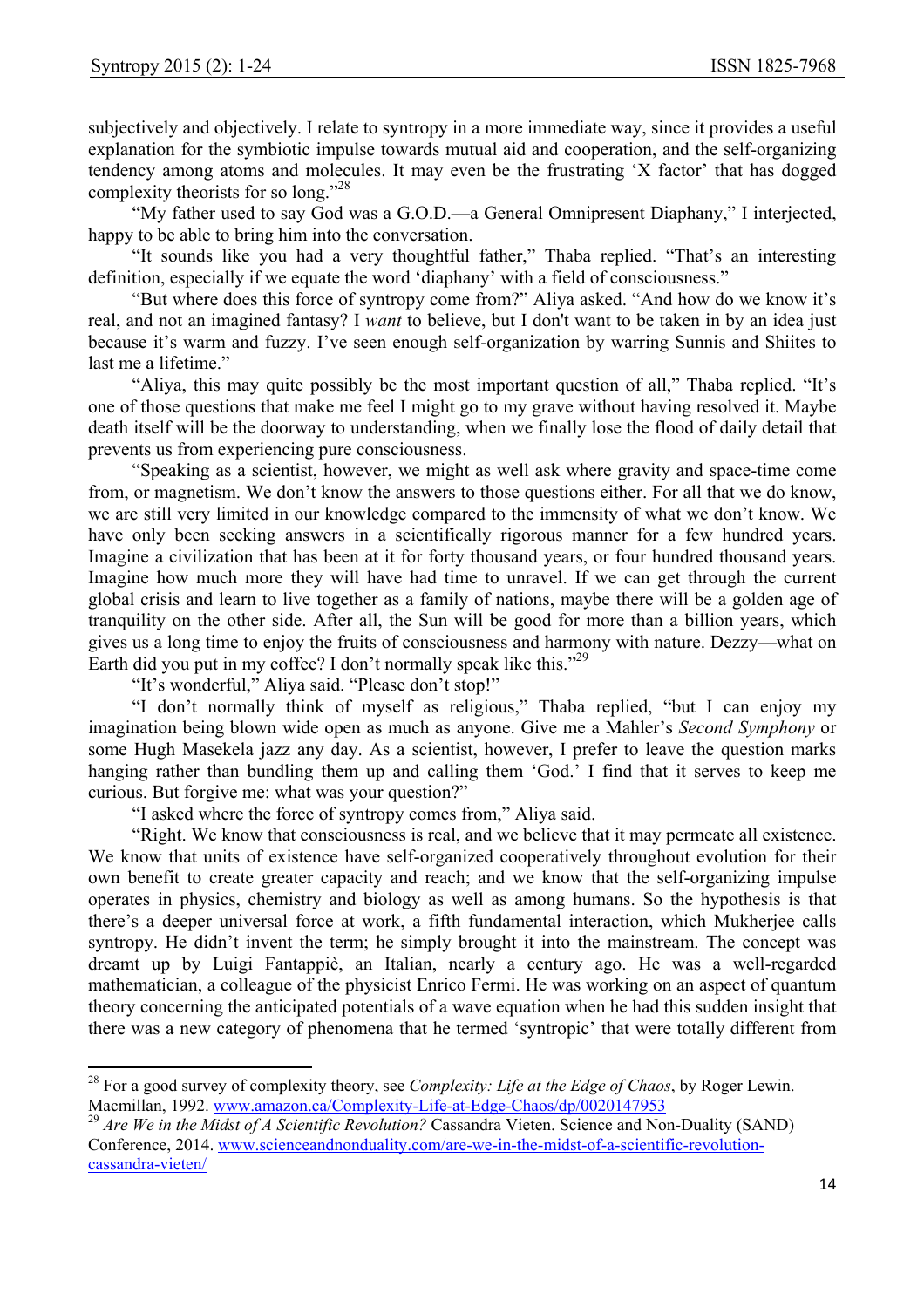entropic phenomena, which obey the principle of classical causation and the second law of thermodynamics—the law of entropy.

"If I can borrow your device, Soluna, I'll show you the page from his journal where he related his discovery." Thaba spoke the relevant words to the device, swiveled his chair to face the wall and projected Fantappiè's words:

*I have no doubts about the date when I discovered the law of syntropy. It was in the days just before Christmas 1941, when, as a consequence of conversations with two colleagues, a physicist and a biologist, I was suddenly projected in a new panorama, which radically changed the vision of science and of the Universe which I had inherited from my teachers, and which I had always considered the strong and certain ground on which to base my scientific investigations.* 

*Suddenly I saw the possibility of interpreting a wide range of solutions (the anticipated potentials) of the wave equation that can be considered the fundamental law of the Universe. These solutions had been always rejected as 'impossible,' but suddenly they appeared 'possible,' and they explained a new category of phenomena that I later named 'syntropic,' totally different from the entropic ones, of the mechanical, physical and chemical laws, which obey only the principle of classical causation and the law of entropy.* 

*Syntropic phenomena, which are instead represented by those strange solutions of the 'anticipated potentials,' should obey two opposite principles of finality (moved by a final cause placed in the future, and not by a cause which is placed in the past): differentiation and noncausability in a laboratory. This last characteristic explained why this type of phenomena had never been reproduced in a laboratory, and its finalistic properties justified the refusal among scientists, who accepted without any doubt the assumption that finalism is a 'metaphysical' principle, outside Science and Nature. This assumption obstructed the way to a calm investigation of the real existence of this second type of phenomena; an investigation which I accepted to carry out, even though I felt as if I were falling into an abyss, with incredible consequences and conclusions.* 

*It suddenly seemed as if the sky were falling apart, or at least the certainties on which mechanical science had based its assumptions. It appeared to me clear that these 'syntropic,' finalistic phenomena that lead to differentiation and could not be reproduced in a laboratory, were real, and existed in nature, as I could recognize them in living systems. The properties of this new*  law opened consequences which were just incredible, and which could deeply change the *biological, medical, psychological and social sciences.30*

"Syntropic phenomena obey opposite principles of finality, Fantappiè said, being moved by a final cause placed in the future, not in the past. That needs a lot of thinking about. A final cause, set in the future."31 Thaba paused, as if pondering the thought himself.

"That's hard for me to wrap my mind around," Betska said.

"At first blush, it certainly seems so," Thaba replied. "When we observe the material world it seems clear that causation flows from the past to the present. When we observe the world of consciousness, however, which we can do any time we're awake, we define the goals we want to achieve through intentions set in the future and we use agency, effort and free will to move towards them. Causation flows from an anticipated future, back to the present. That's how Dezzy organized this lovely dinner party; that's how we achieve everything in life apart from routine, unconscious habits."

<sup>&</sup>lt;sup>30</sup> Luigi Fantappiè: www-history.mcs.st-and.ac.uk/Biographies/Fantappie.html

<sup>&</sup>lt;sup>31</sup> *Luigi Fantappiè and the physics of life*, by Mary Leonard. Frontiers, March 17, 2013. http://frontiersmagazine.org/luigi-fantappie-and-the-physics-of-life/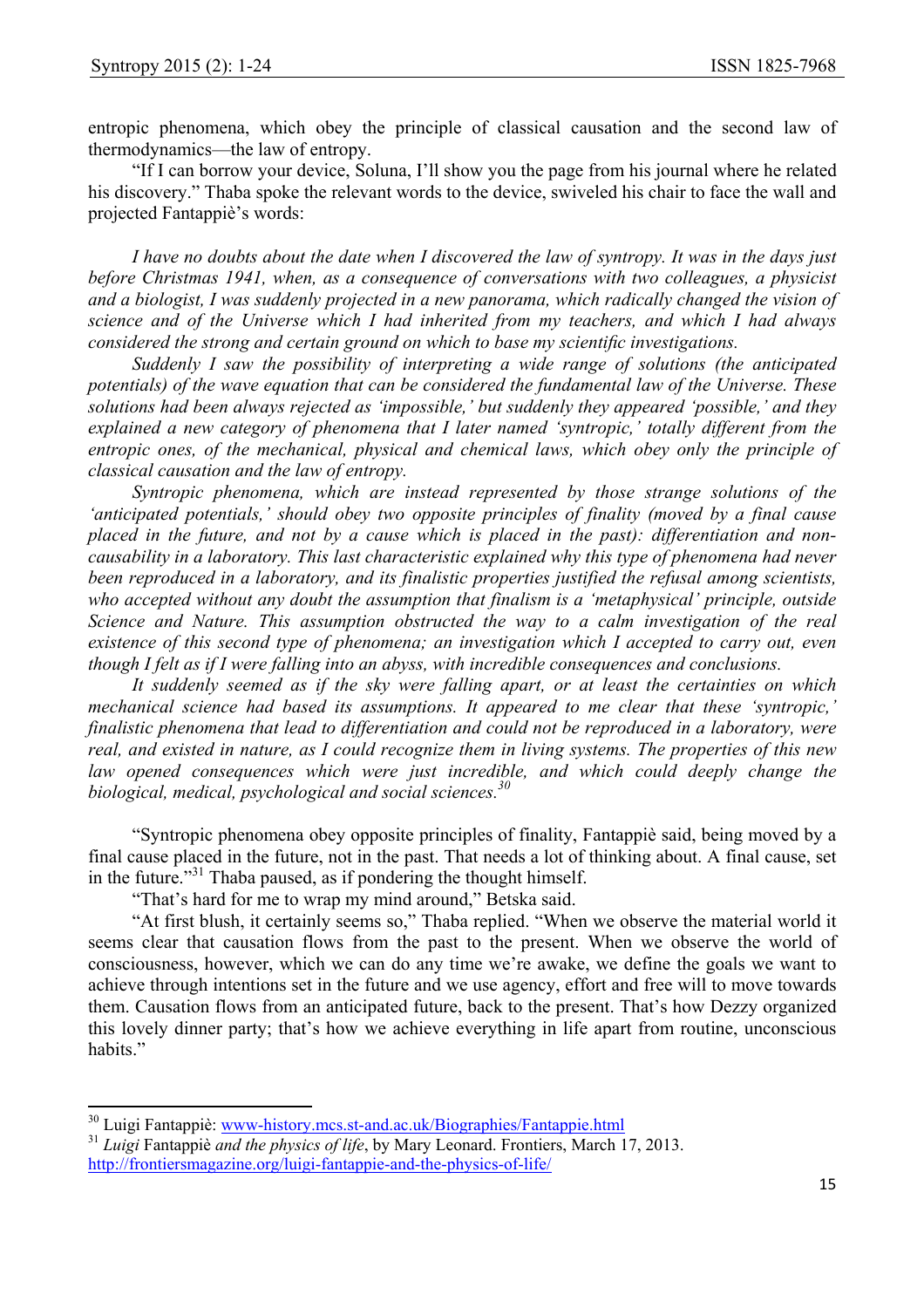$\overline{\phantom{a}}$ 

"This is getting beyond me," Aliya said. "If atoms have some kind of rudimentary consciousness, and if, in the world of consciousness, causation flows from the future to the present, does this mean that even atoms experience agency and causation this way? What does that mean for the nature of time?"

"A lot of things in physics appear far-fetched," Thaba replied. "When you contemplate the immensity of the Universe and the mystery of our origins it's hard not to blow a fuse. So far, we have no means of knowing if atoms experience agency and causation. But we know that atoms are drawn to each other, and we know that they self-organize to form molecules and ultimately to form elephants and humans.

"Self-organization occurs in every realm of existence.<sup>32</sup> If you remove the assumption of consciousness, it becomes very difficult to explain. Who or what is doing the self-organizing? People like the polymath Stu Kauffman talk about sets of molecules that are collectively autocatalytic, emerging spontaneously from their previous level of order.<sup>33</sup> Biologists talk about organisms having plasticity, and an ability to self-organize that emerges internally without being caused by any external factor. The South African mathematician and cosmologist George Ellis, who taught me when I was a student at the University of Capetown, was very clear that the Universe was not entirely a bottom-up creation, as most physicists believed, and that there are multiple levels of what he calls top-down causation, without going so far as to attribute them to consciousness and agency.34

"Back in the 1970s, the Hungarian biologist Albert Szent-Gyorgyi used the same term 'syntropy' to describe the way living systems evolve into forms of organization that are more complex and harmonic, in contrast to 'entropy,' which leads to the disintegration of all types of organization. He defined it as the 'innate drive in living matter to perfect itself.' Earlier in the century, the British philosopher and mathematician A.N. Whitehead spoke about the primacy of process; and the South African thinker and political leader Jan Smuts, one of my countrymen, spoke about holism, which he defined as the tendency in nature to form wholes that are greater than the sum of their parts, through creative evolution. It's very similar to syntropy. Einstein thought very highly of Smuts' concept; he wrote that it would be the most influential concept in directing human thinking over the next millennium, alongside relativity.

"Even the legendary biologist Richard Dawkins spoke about selfish genes as if they had purpose and intention, with the ability to mold matter and create form. When pressed, he said he  $\mu$  didn't actually mean that, but he often spoke as if he did.<sup>35</sup> Kauffman believes there is a ceaseless creativity in the Universe, which comes from existence always being poised on the edge of chaos, where there is maximum choice. He has never suggested that organisms are conscious, however, or that it is the experience of agency experienced within consciousness that enables an organism to self-organize, the way we do. That's the leap Mukherjee made when he integrated syntropy with consciousness. Elisabet Sahtouris, the famous evolutionary biologist, believes that the Universe itself is consciousness, creating living systems within itself, and that all living systems are therefore

<sup>&</sup>lt;sup>32</sup> *Self-organization*, by Hermann Haken, Institute for Theoretical Physics I, Center of Synergetics, University of Stuttgart, Germany. Scholarpedia: www.scholarpedia.org/article/Self-organization

<sup>&</sup>lt;sup>33</sup> At Home in the Universe: The Search for Laws of Complexity, by Stuart Kauffman. Viking, 1995. www.amazon.ca/At-Home-Universe-Self-Organization-Complexity/dp/0195111303 *At Home in the Universe: The Search for Laws of Complexity*, by Stuart Kauffman. Viking, 1995. www.amazon.ca/At-Home-Universe-Self-Organization-Complexity/dp/0195111303

<sup>&</sup>lt;sup>34</sup> *Physicist George Ellis Knocks Physicists for Knocking Philosophy, Falsification, Free Will. John Horgan,* Scientific American, July 22, 2014. http://blogs.scientificamerican.com/cross-check/2014/07/22/physicistgeorge-ellis-knocks-physicists-for-knocking-philosophy-free-will/

<sup>&</sup>lt;sup>35</sup> See *The Selfish Gene*, by Richard Dawkins. http://en.wikipedia.org/wiki/The Selfish Gene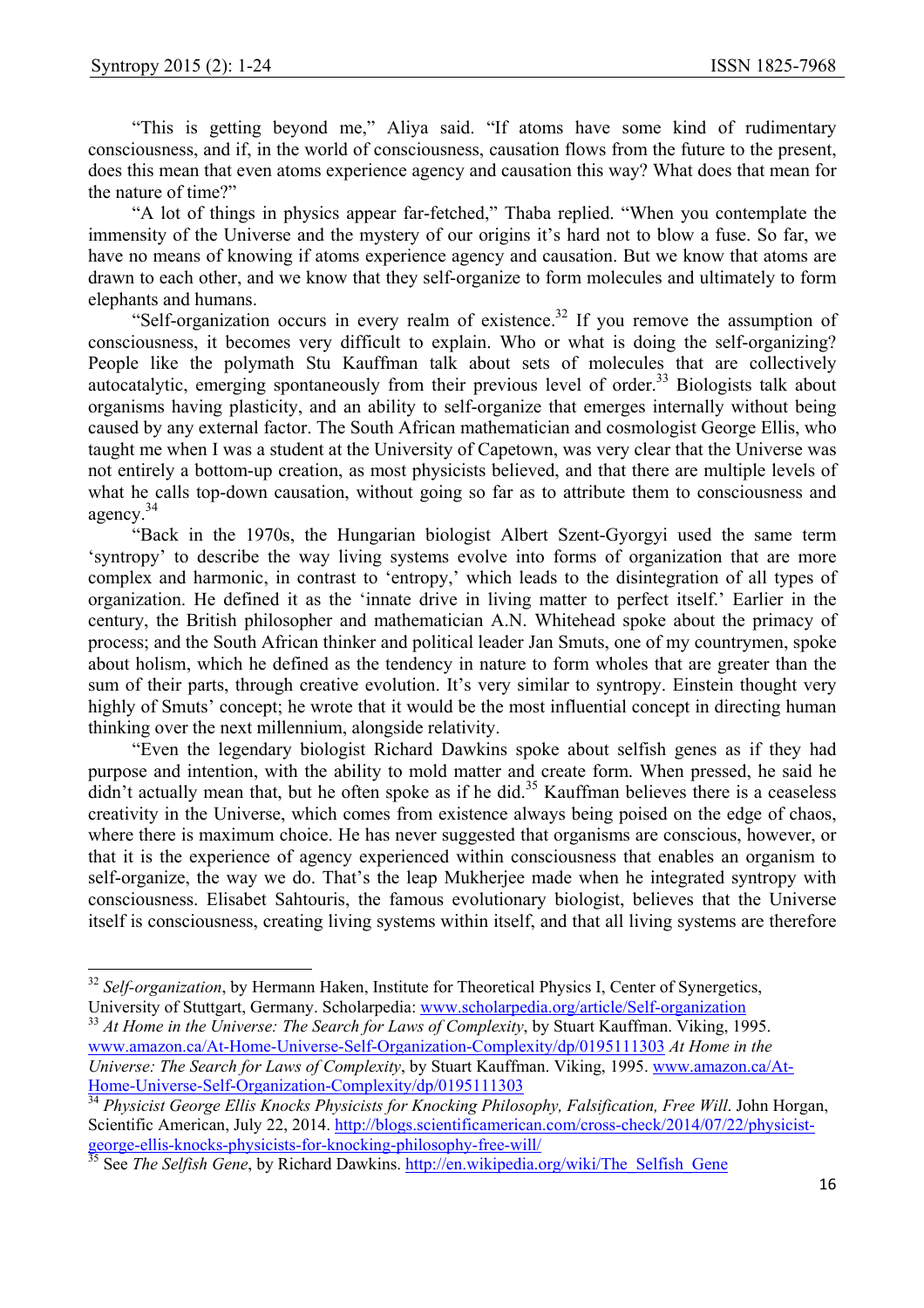conscious, intelligent and able to learn. Mukherjee built on the work of Sahtouris and many others, pulling it all together."36

"I'm still stuck on the implication for the nature of time," Aliya said. "I can understand an intention being set in the future; that's imaginary. But you seem to be saying that Fantappiè claimed that all living systems respond to a cause set in the future."

"Fantappiè did not relate syntropy to consciousness either," Thaba replied. "Modern scientific research into consciousness did not begin in earnest until the late 1980s. He just had the intuition about syntropy, as did many others, including Szent-Gyorgyi, and Whitehead, who used the term 'creativity' where Fantappiè used 'syntropy.'37 They're not the same, but they're very similar. In the early years of this century, Fantappiè's work was championed by an Italian couple, Ulisse Di Corpo and Antonella Vannini. They publish a journal and organize conferences that bring scientists and philosophers together to explore the theory of syntropy.<sup>38</sup>

"Fantappiè had to frame the concept of syntropy within the classical quantum paradigm he was familiar with, not the new psi-quantum paradigm, which includes the reality of consciousness. In classical quantum physics, time has no inherent direction: it can go both forward and backward. There is also no free will, so if something has a cause set in the future it doesn't matter, since there's no choice about the way things work out. It's not a way of thinking I embrace any more, but it's the way most physicists used to think, myself included.

"When we embrace the psi-quantum paradigm, consciousness takes center-place, and subjective agency with its potential to act arises as an active response to observation and change. That causes us to think about time very differently. You referred to imagination. In the old paradigm, imagination belonged to the realm of the mind, which either co-existed dualistically alongside the material realm or was totally secondary to that realm, as a subset of brain activity. The psi-quantum paradigm opens up the relationship between consciousness and time. There have always been anecdotes about precognition; about people, for instance, who find themselves thinking about someone they haven't met for years, and suddenly he or she is right there on the street."

"That happened to me just recently," Dezzy said. "I was having a coffee in a café on 4th Avenue and I started thinking about an old school friend I'd known in Montreal. When I got home, there was an email from her. It was really weird."

"We know this kind of precognition happens; there's very solid evidence for it," Thaba continued.<sup>39</sup> "Until recently, however, we didn't have a clue how to understand it, so it was easier to ignore it or deny that it happened. In this new way of seeing the world, consciousness is an omnipresent dimension that may pre-empt time, making time a secondary phenomenon. If that's the case, then a glimpse into the future becomes possible, and so does the conscious creation of the future by intention, accompanied by effort. I'm not sure if this answers your question, Aliya, but it's the best I can do for now."<sup>40</sup>

"Maybe this is a good time to open it up for discussion," Dezzie said.

"This is fascinating," Betska said. "Your mother would have loved it, Leo. I'm wondering whether it speaks to Jung's idea of a collective unconscious, and the idea that we swim in an ocean

 $\overline{a}$ 

<sup>36</sup> *Prologue to a New Model of a Living Universe*. Chapter by Elisabet Sahtouris in *Mind Before Matter: Vision of a New Science of Consciousness*. O Books, John Hunt, 2007. www.sahtouris.com/pdfs/MindBeforeMatterChapter.pdf

<sup>&</sup>lt;sup>37</sup> A.N. Whitehead: http://en.wikipedia.org/wiki/Alfred\_North\_Whitehead

<sup>38</sup> Syntropy: www.sintropia.it

<sup>39</sup> *Supernormal: Science, Yoga and the Evidence for Extraordinary Psychic Evidence* by Dean Radin. Deepak Chopra Books, 2013. Chapter 9. www.amazon.ca/Supernormal-Science-Evidence-Extraordinary-Abilities/dp/030798690X

 $\frac{40}{40}$  For further exploration, see The Center for Integral Science: www.integralscience.org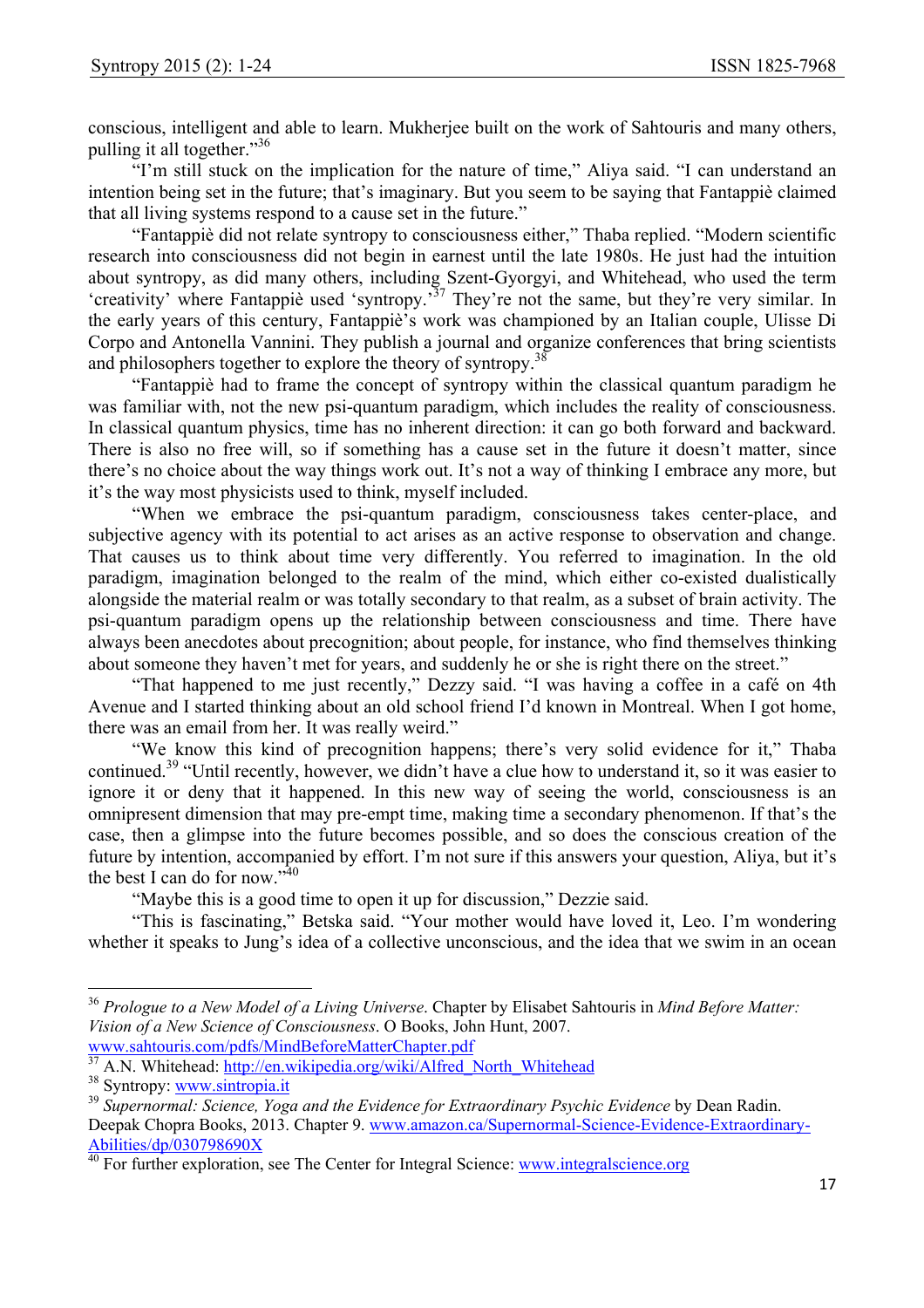that contains deep unconscious currents of memory and experience which occasionally surface into consciousness."

"I'm not a psychologist," Soluna said, "but when I worked in Mexico I had friends who were Mayan, and they certainly thought that way. I'm beginning to think that we should require our future physics students to spend a year in an ashram or a monastery or with an indigenous tribe before they join us, to give them familiarity with the different realms of consciousness. My snowboarding accident did wonders for me in that department. It made me sit still and go within, opening new doors of perception. Did I tell you, by the way, Dezzy, that I'm on the waiting list for a stem cell nerve repair operation?"

"Does that mean you'll be able to walk again?" Dezzy responded with excitement. "That would be incredible!"

"My specialist has warned me not to raise my hopes, since the science is still quite new.<sup>41</sup> But we'll see what happens. Sometime in the next two or three months, he said. I have also been using a form of electro-biotherapy called functional electrical stimulation. I wear an electrode cap that picks up my brain signals whenever I think about walking or standing, and it responds by activating the nerves in my leg muscles I've been doing it for about a year now, and it has enabled me to walk about five metres. So combined with the stem cell repair, I'm feeling very hopeful, in spite of what my doctor says."<sup>42</sup>

"That's amazing," Dezzy replied. "Sometimes I think that the entire progress of humanity has scientific progress at its core."

"Has anyone found a way to test syntropy theory to see if it's false?" Leo asked.

"It's not as easy as measuring the rate of fall of an apple to test the theory of gravity," Thaba replied. "You can do a simple thought experiment in which you remove consciousness and see what happens: everything grinds to an immediate halt. What we're looking for is evidence of an omnipresent field of influence, similar to gravity, which shapes the way units of existence operate, driving or pulling them to greater self-organization and complexity. We can observe it happening in any realm we choose to study, from anthropology to economics and from physics to biology, but no-one has been able to locate the source of the influence, or test what would happen if you removed it. We face the same quandary with gravity. We know what it does, and we can measure its effect down to the nanometre, but nobody has been able to explain how it integrates with the other fundamental interactions. It's a mystery. Gravity, which comes from the interaction of mass with space-time, must have a fundamental entanglement with the other dimensions of existence, but we have no idea how it combines with the fundamental syntropic drive within matter and spacetime towards unification."

At that moment the lights in the house flickered for four or five seconds, then returned to normal.

"Are we about to have a power cut?" Soluna asked. "Or is that an answer to Aliya's questions?"

"No," Dezzy laughed. "That's our daughter Gabriela in Montreal. She does it every night when she's about to go to sleep. It's our way of saying goodnight. She knows that if I'm home I'll respond by doing… this." Dezzy reached for her device and pressed some buttons. "There: I've just sent her a goodnight kiss."

"That's so cute!" Soluna said. "Are you using the SoulTouch app I've been reading about?"

 $\overline{a}$ 

<sup>41</sup> *Rebuilding the Nervous System with Stem Cells*. National Institutes of Health. http://stemcells.nih.gov/info/scireport/pages/chapter8.aspx

<sup>42</sup> *Paralyzed man uses mind control to walk again*. New Scientist, Sept 24, 2015. www.newscientist.com/article/dn28226-paralysed-man-uses-mind-control-to-walk-again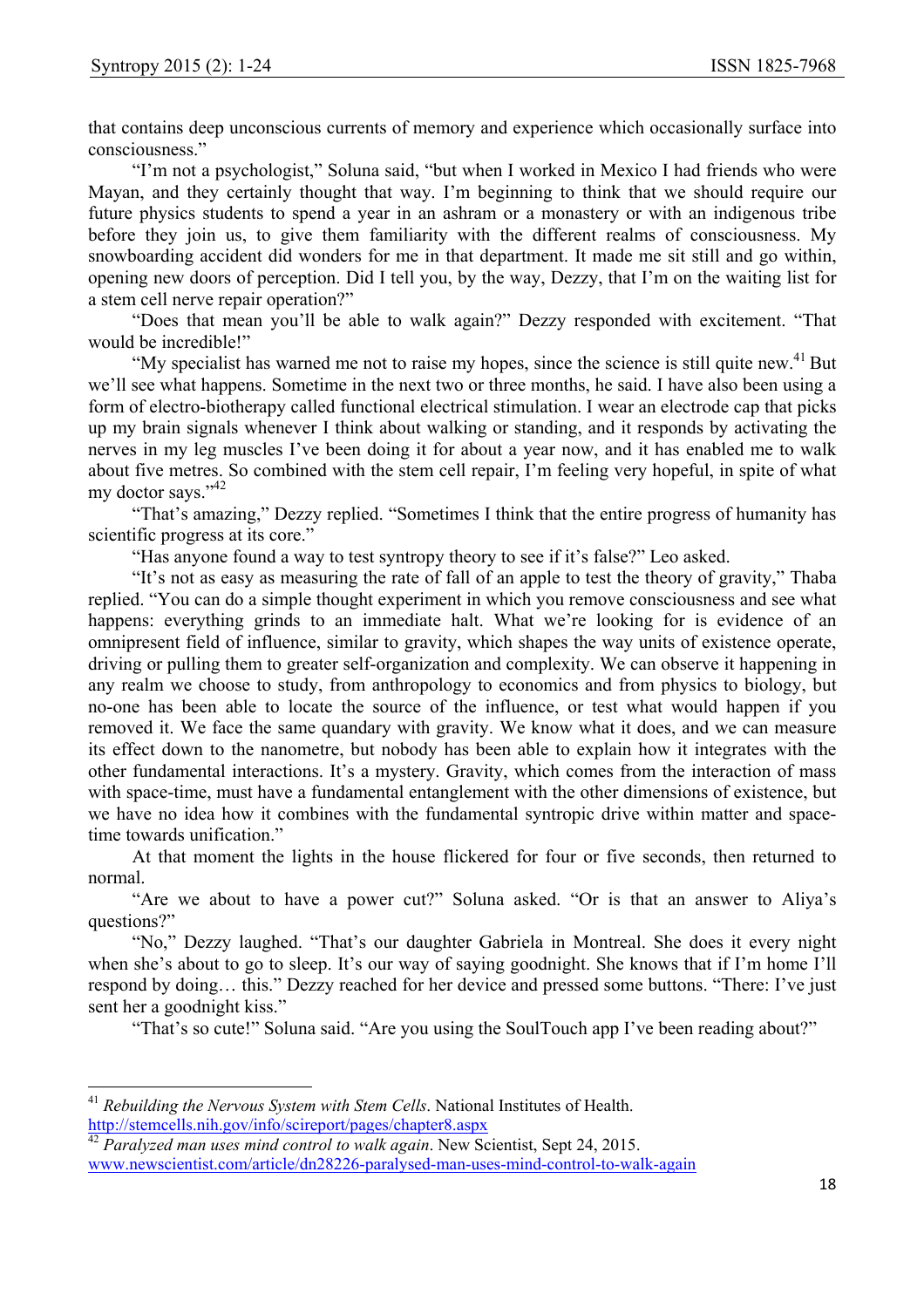"Yes. Gabriela has coded our home's password into the app, so all she has to do is touch it and the lights dim."

"That's so sweet," Betska said. "You must show me how it works."

At this point, I thought I'd better jump in before the opportunity was gone. "During the last few days," I asked, "I've heard several people refer to syntropy as an important factor in motivating people to work for a better world. How does that work?"

"It's to do with the motivational power of the stories we tell ourselves," Soluna said, turning to face me. "The stories about who we are, what we're doing and where we're going: the big questions we spoke about earlier. I have a colleague in the history department, Frances Wellsmore, who is researching what she calls 'ultimate storytelling': the foundational framing stories which humans have used throughout history to answer the huge, imponderable questions. She is fascinated by syntropy as a new ultimate story, in addition to its value as a scientific hypothesis. Every culture needs an ultimate story, she says. The need is deeply embedded into our psyche. It's probably got to do with the mystery of death, which is so absolute, and makes us wonder what it's all about.

"For thousands of years, she says, our palaeolithic forebears told themselves a story about how their ancestors enjoyed the happy hunting grounds in the spirit world after they died. Through their shamans, they discovered portals to a world filled with magic, which integrated them with nature and the great beyond. She calls it Frame One in the history of ultimate storytelling.

"When we settled down and started farming we created Frame Two. Our needs turned to the sky, for good rain and a safe harvest, so our stories grew to include the gods and spirits of the sky, the earth and the trees, who governed our lives. As empires grew, however, we became conscious of the enormous diversity of gods, and how little sense they made, so we created Frame Three, in which there was just one God, divine and omnipotent, who ruled over everything. If you obeyed God's commands, the story said, when you died you'd join God in Heaven. Misbehave, on the other hand, and you'd go to Hell. That was very handy for keeping social control in a complex society.

"But then science arose with its powerful ability to explain the world, and it shattered many gods, new and old. In their place humans created two new stories. Frame Four told of the incredible progress that could be achieved if we discarded kings and bishops, ignorance and superstition, and embraced in their place science and reason, exploration, enterprise and commerce. It brought us the Age of Enlightenment, inspired by philosophers like Voltaire, Locke and Rousseau and geniuses like Benjamin Franklin, and it continued to inspire until Europe collapsed into the brutality of the Great War in 1914.

"Frame Five ran alongside it during the 19th century and well into the 20th century. This was the story of socialism, which promised peace and the universal brotherhood of man if we would cast off the shackles of capitalism, which condemned so many to be prisoners of poverty, low wages and the bourgeoisie. When the Soviet Union finally collapsed, the hope of socialism died with it. God was dead, and the optimistic faith in progress that the Enlightenment brought had long since been chased away by the villainies of the 20th century. There are strands of socialism that are alive and well, such as our healthcare system here in Canada, Citizens' Income, and the rediscovery of public banking, but as a stand-alone story it has lost its pull. With its death, we were left with no new stories at all: only the old religious stories. There was a vacuum, which people tried to fill with shopping, alcohol, sex, drugs and fundamentalist religions, whether Christian, Hindu, Jewish or Muslim.

"Then came the assault on nature, with global warming, the pollution of rivers and oceans, the extinction of so many species, the destruction of forests and all the rest. So a new story emerged which Frances calls Frame Six. It speaks of humans as aliens in our own land, transgressors against the beauty of nature, destroyers of everything good. In its darkest expression, it says that it might be better if we allowed ourselves to go extinct and left the Earth for nature to recover."

OMG. This was the story of my generation, back in my time.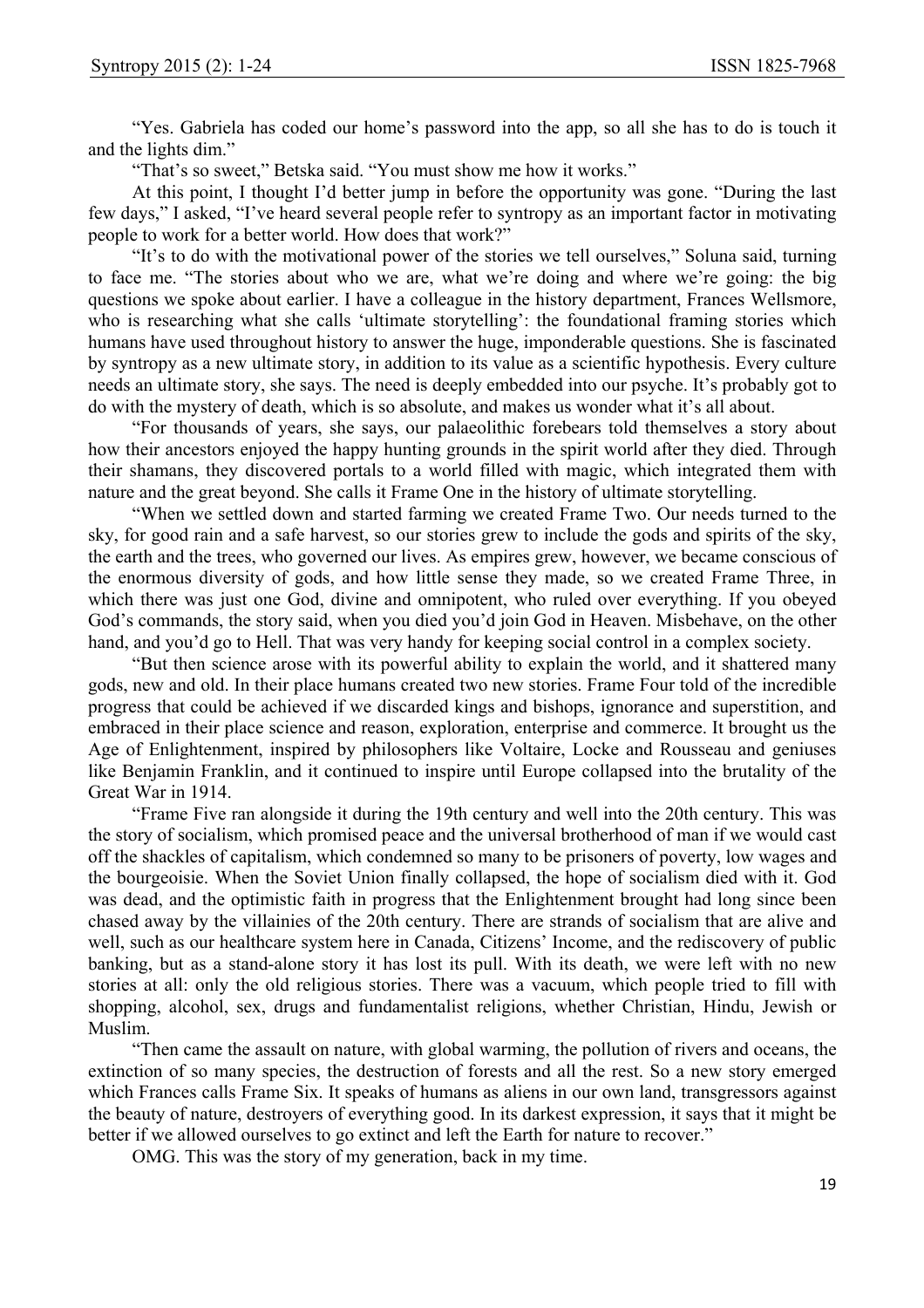"Hollywood picked up on the theme and packaged it into a host of dark movies about apocalyptic plagues and disasters," Soluna continued. "The looming catastrophe of global warming hung over the world like a doom-laden cloud, making people feel deeply worried about the future and driving others into full-on denial. Fundamentalist religions made a comeback, with their simpler stories. It's quite remarkable, when you dig into religious predictions. When it comes to the long-term future, Christianity, Islam, Hinduism and Buddhism all prophesy apocalypse and disaster.

"Among the world's major religions," Soluna continued, "only the Jewish faith has a positive vision of the long-term future. Jewish belief has always been tied to their covenant with God, who would deliver the Jews from bondage and bring the ultimate return of the Messiah to Jerusalem, leading to a Garden of Paradise on Earth. It has always puzzled me why the other major religions revert to fatalism in their eschatology when they look into the future, as if they have never escaped the ancient Sumerian belief in the endlessly repeating wheel of birth and death. Only the Jews developed a positive vision of the future and a progressive sense of time, thanks to their covenant with God. It was such a tragedy that in the years after World War II and the Holocaust, they believed that they needed to keep this paradise to themselves in Israel, to the exclusion of the Palestinians from whom they took the land. I'm so glad that they seem to be finally making progress, after so many years of conflict and suffering."<sup>43</sup>

"I may be only Jewish on my father's side," Betska said, "but I'm very proud of my heritage. I much prefer that we don't all have to die in order to experience paradise."

"It has been a long time since anyone believed that scientists could deliver a Garden of Eden," Soluna said. "For many years, people saw us as being responsible for toxic chemicals, genetic manipulation and new weapons of war. In recent years science has been quite useless when it came to providing a story. Our miserable attempt said that all existence was material, life had happened only by chance, and there was no inherent meaning, purpose or direction in the Universe. Subjective reality was an illusion, and there was no such thing as choice or free will; but what the heck, wasn't the Universe amazing? The Earth was insignificant in the measure of the Universe, and everything was ultimately going to collapse, since the second law of thermodynamics stated that entropy and disorder would always increase. It was unrelentingly pessimistic. No wonder people felt hopeless and preferred to go shopping."

"Whoa. You're getting me depressed!" Lucas said. He had been sitting quietly during the discussion so far. "We never thought about any of these things during OMEGA Days, when we were putting everything on the line."

"No?" Soluna asked.

 $\overline{a}$ 

"No. We weren't thinking that humanity was some kind of plague, or that it might be better if we died off, leaving Earth to the bears and the earthworms. We simply had a determination to make a difference. It's true, we didn't have a larger story to frame our beliefs; we didn't feel that we needed one. My engagement didn't come from a story in my head. It came from my gut, my anger at the abuses that were going on against people all over the world, and against nature."

"So you didn't have a deeper story that motivated you to act?" Soluna asked.

"No. Some of us felt motivated by a personal sense of spiritual purpose. Some joined because they could see we were having more fun, and it was better to change the world than complain about it. Personally, I don't have a clue about physics, philosophy, or the things Leo goes on about. I just feel that whatever's happening in the Universe, and whatever life is really about, it's just friggin' amazing to be alive, to be part of it, and to feel it in my body. I felt really happy when I was engaged in making a difference, compared to moping around, feeling that I couldn't contribute anything."

"Bravo!" Thaba exclaimed. "You are my kind of man."

<sup>&</sup>lt;sup>43</sup> Wikipedia entries on eschatology: http://en.wikipedia.org/wiki/Eschatology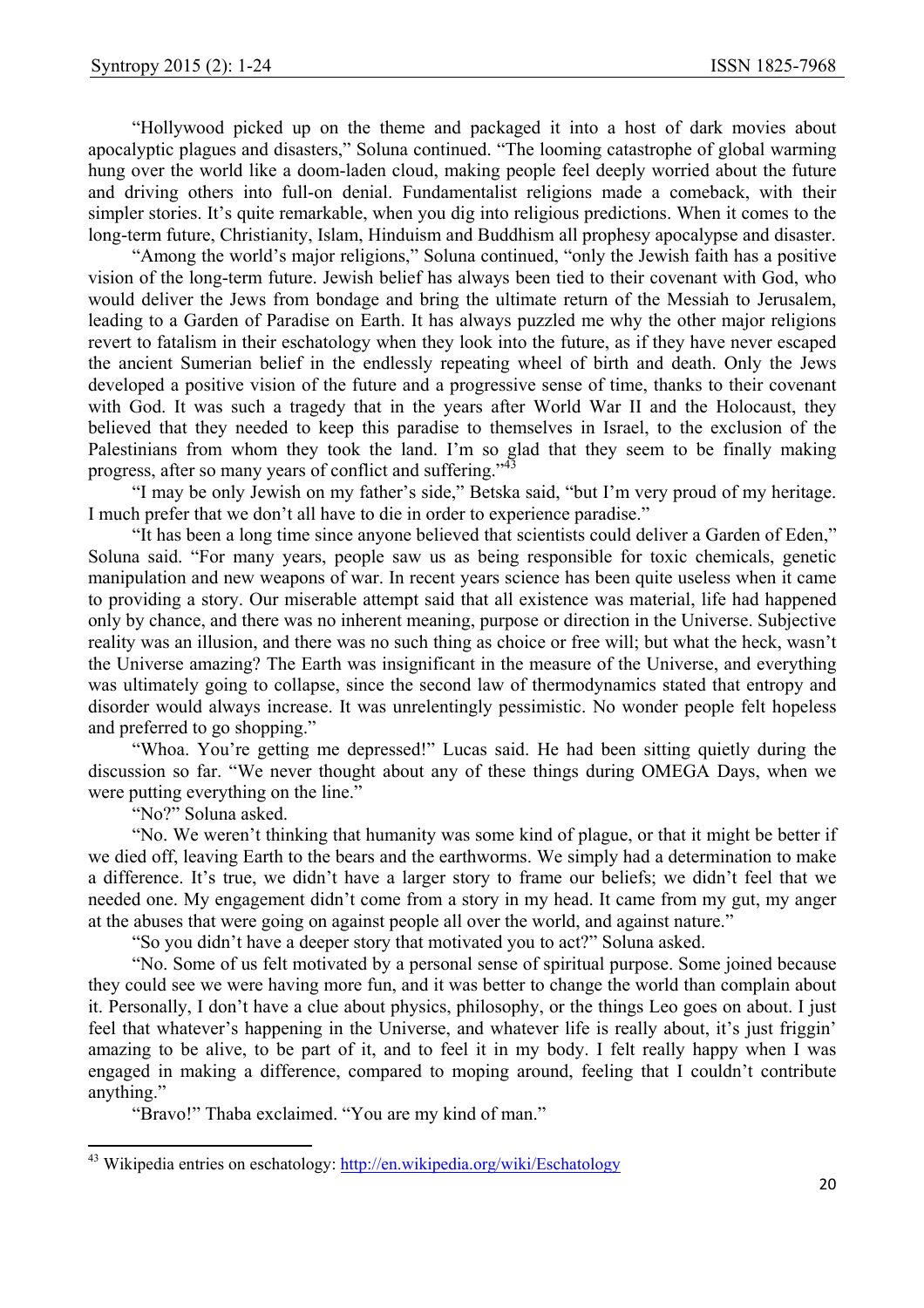"So let me modify what I just said," Soluna replied. "The kind of instinctive rebellion that you describe has happened throughout history. It simply needs enough people to feel a strong enough sense of injustice, and a feeling that 'this is wrong: we deserve something better.' Life itself provides the motive and the determination. But to sustain a movement so that it becomes more than a rebellion: that needs a deep, compelling story, and a vision that inspires. Negative energy slays hope, surrendering the field to entropy. Positive energy inspires hope, inviting syntropy to flourish.

"Regarding the OMEGA Days," she continued, "it was the power of the commitment to make Vancouver the greenest city in the world, combined with the belief that it was possible and the determination that it was necessary that provided the deeper, more lasting inspiration. It was the vision of the greenest city itself that provided us with the fuel to do what we did."

It was then that the light bulb clicked on in my mind. It was so simple; it had been staring me in the face all the time. I had wanted to know what inspired people to make Vancouver the greenest city in the world. It was *the vision itself* that inspired them. It had sufficient power, without any need for the understanding of syntropy that I was gaining. I felt a smile light up inside me.

"So let me relate this to syntropy," Soluna continued. "For everything we do in life we need both vision and intention. We set them as markers in the future, and we move our lives towards them. We do this for everything, from huge global campaigns to small dinner parties. But what is the story that inspires our intentions? We need a story that is *a positive attractor,* which will attract us to build a better future, giving us purpose and hope, reason to dream and reason to work. When a story tells of desolation, painting humanity as a transgressor against all that is good and beautiful, it's hard to have hope.

"My friend Frances Wellsmore believes that when people understand what syntropy theory is really saying, it will transform the entire way we think about our purpose and our reason for being here on this planet. It will be like taking the power of the greenest city vision and multiplying it a thousandfold. Humanity has never known a story which carries such power, she says—one that embraces the scientific impulse, the spiritual impulse *and* the impulse for social and political change, and which also provides such a positive vision of the future."

My chance to jump in. "Do you think the new syntropy story will increase people's motivation to build a better world?"

"I think I've believed in something like this all my life," Betska responded. "I just didn't know it had a name. In my work as a therapist I have so often observed a deep resilience within the human spirit, however wounded someone might be. Humans have a deep unconscious drive to seek wholeness, and an internal capacity for healing. Where does it come from? I concluded that it was inherent in the human condition, and that deep down, the bottom is solid and can be trusted, if we are willing to surrender to it. But maybe it's also because I have Jewish roots, that I do in fact believe that one day we will restore the Earth to the Garden of Eden."

"What about you, Lucas?" I asked.

"I'm not a big one for philosophy," he replied. "I leave that to people like Leo. But what I'm hearing is that syntropy says all beings are related and it's natural for humans to want to come together instead of fighting. It's natural to want to live in harmony with nature instead of abusing her. It's natural to want to love instead of hate; to cooperate instead of compete. It's natural to feel drawn to a vision of unity and harmony instead of one of hatred and hostility."

When Lucas spoke, the room became quieter. He had a raw magnetism, which must have been very powerful when he was in the thick of the OMEGA Days.

"Dezzy said you could be pretty inspiring, Lucas. I can see why!" Soluna said.

"Lucas, can I clone you and bring you back to Seattle?" Thaba said, smiling. "We could do with energy like yours. Personally, I love big picture thinking, but you're right: most people get by quite happily without it. They just need to believe that their instinct to make the world a better place is on solid ground and not about to disappear down some post-modernist hole, destructuring the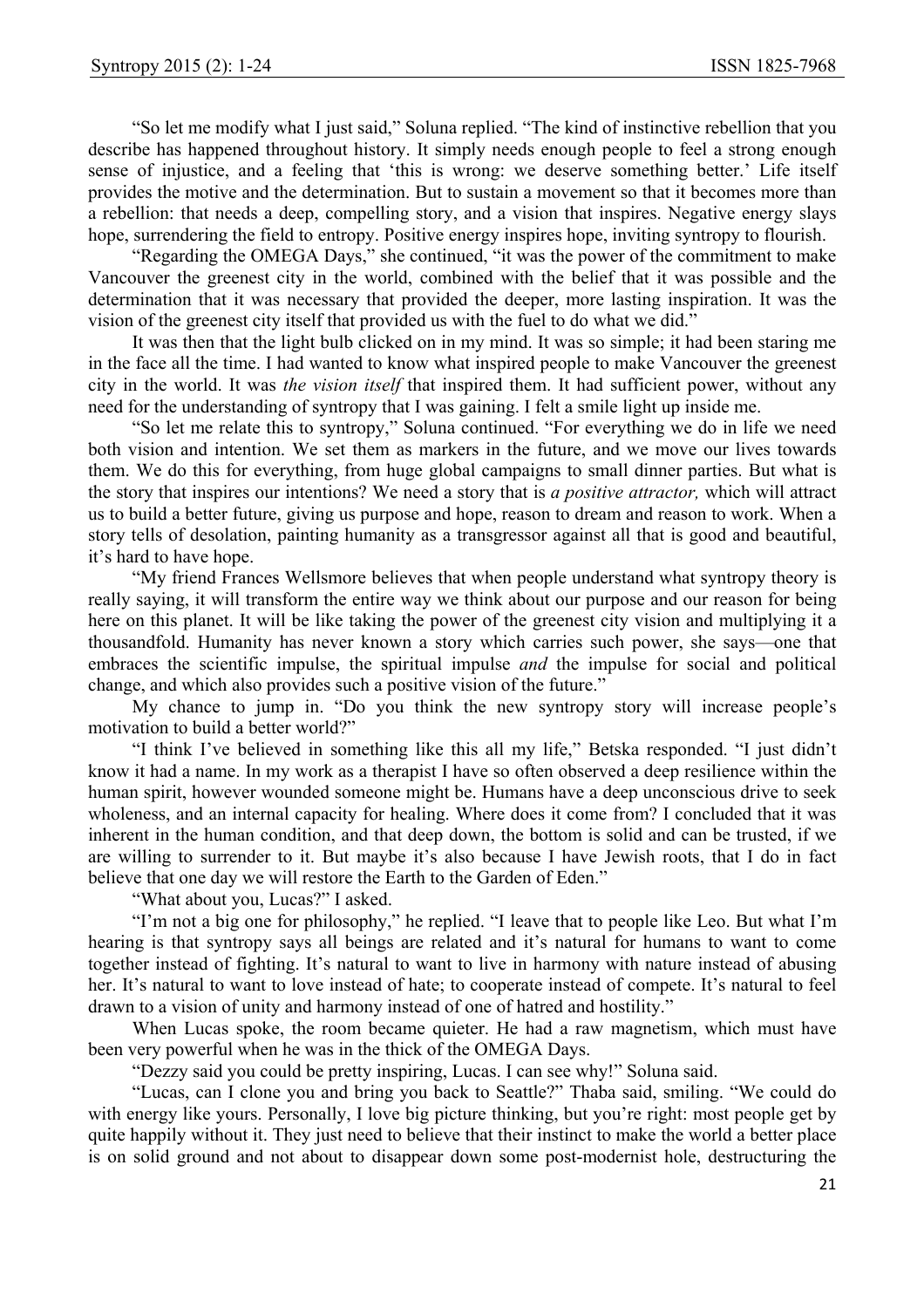"That was hilarious, Thaba!" Soluna said. "However do you come up with that stuff?"

"I have a post-modernism generator chip embedded in my brain. I find it very useful at dinner parties with my fellow academics."<sup>44</sup>

Leo laughed uproariously, and everyone chuckled.

"How about you, Aliya?" I asked.

"I find these ideas deeply inspiring," she replied. "It's more than a little bit amazing. It enables me to integrate my love of science with my love of God and my activism. Is it really true that syntropy has been operating since the very beginning of the Universe?"

"That's the theory," Thaba replied.

"And that it fits with both physics and biology?"

"Yes. The syntropy concept says that the impulse we experience to organize an activity or to plan a new venture is the same impulse that hummingbirds experience when they build a nest and the immune cells in our bodies experience when they heal a wound."

"That's so beautiful," Aliya said. "It gives me incredible hope. I've heard people talk about syntropy at the hospital, but I didn't understand it properly until now. Mind you, I'm still not sure I really do. It feels as if syntropy is expressing the creative will of Allah, peace be upon Him. It's telling me that the Universe Allah created has a moving, dynamic aspect in which we, who are part of the beauty of Allah's creations, seek a greater and more perfect union. Not with Allah Himself, but with His creation."

"Don't the Sufis seek union with God directly?" Betska asked.

"Yes, but I'm not a Sufi; I was raised as a Sunni Muslim. I was taught that it's blasphemous to even suggest that a human could have union with something as great and unknowable as Allah. But I love the impulse towards greater unity that syntropy theory seems to express."

"What about you, Leo?" I asked.

 $\overline{a}$ 

"It's very powerful," he replied. "What matters for me is to strip it of any woo-woo factor and be able to present it with as much gravitas as we do the theory of gravity, if you'll excuse the pun. Less than half the human population responds to things that are intuitive and philosophical. If it's going to have an impact, it's got to be practical and grounded.

"I would go further," Leo continued. "If early Chinese, Greek and Islamic science is Phase One of science, and Copernicus to the present is Phase Two, then maybe syntropy is launching Phase Three. That's how fundamental the integration of the inner and the outer is, after so many centuries of separation."

"I agree," Soluna said. "It tells us that the Universe is biofriendly, as the physicist Paul Davies has claimed." $45$ 

"Can you explain in simple words the difference between syntropy and entropy, and how they relate to each other?" Leo asked.

"That's a big question," Thaba replied. "If we look at them separately, syntropy operates in the realm of consciousness, while entropy operates in the old-fashioned realm of matter. In the material worldview there is no free will, no purpose, and entropy's the only game in town. Heat has never been observed to pass from a colder to a warmer body. And when we measure events in the

<sup>&</sup>lt;sup>44</sup> The Post-Modernism Generator, written by Andrew Bulkak using the Dada Engine. www.elsewhere.org/pomo

<sup>45</sup> *The Science Interview: Paul Davies.* Financial Times Magazine, Nov 15, 2013. www.ft.com/intl/cms/s/2/f2479d9a-4cc5-11e3-958f-00144feabdc0.html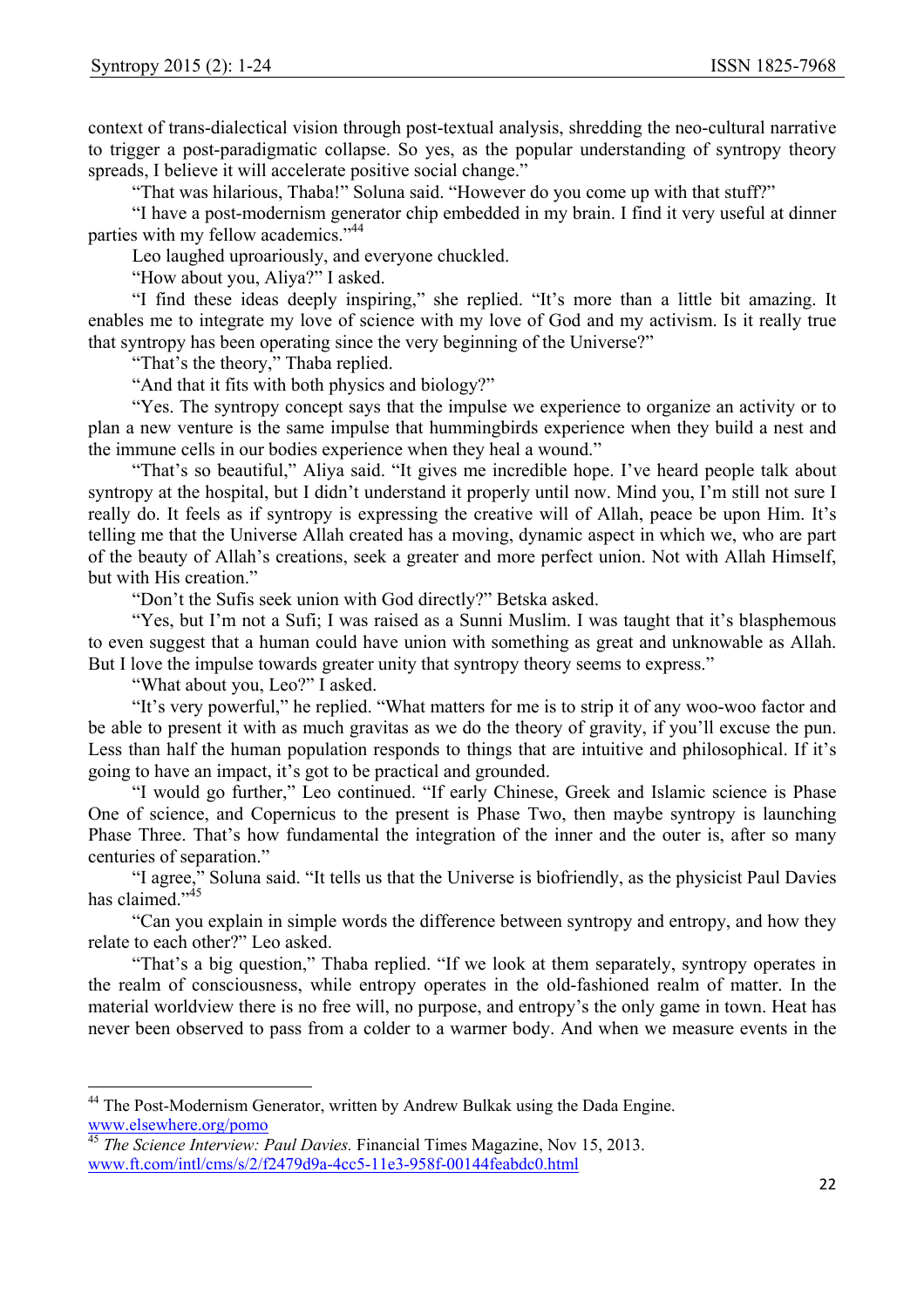material world, the second law of thermodynamics, which states that the entropy of an isolated system will always increase, always holds.

"Strictly speaking, entropy only speaks about heat. It does not speak about organization, though many people have misunderstood the second law, thinking that it also says that disorganization in a system will always eventually increase.

"But now we know that the Universe is not solely material, and that consciousness and matter are intrinsically entangled. We also know from personal experience that disorganization does not always increase. Indeed, we have observed a tendency to self-organization throughout evolution that is clearly *negentropic*—it has negative entropy. Syntropy, operating through consciousness, appears to balance entropy, enabling the progress of evolution and civilization to occur. How they integrate in the long run is still a mystery, just as it's a mystery how the Universe came to have such a low state of entropy at the time of the Big Bang, when it all kicked off. Does time flow with entropy, with syntropy, or with both—or is time strictly a secondary experience? It's a big unanswered question."

Silence around the dinner table.

"How about you, Dezzy?" I asked. "What do you think?"

"I'm wondering what Derek might have thought if he was with us today. He would probably have wanted to make a movie about it, to reach the widest possible audience. Something that showed the tension between entropy and syntropy in the world that would make people realize that we *do* have a choice, we *can* influence what happens in the world."

"And what do you think, Patrick?" Soluna asked me.

I wasn't expecting that; my mind was still processing. "I'm still taking it all on board," I replied, playing for time. And then it came to me: "Would you say that on days when we doubt everything, syntropy offers us a deep confidence that the Universe wants us to succeed?"

"Maybe," Soluna replied. "But we can only succeed if enough humans get involved to make it so. The Universe does appear to be programmed to want to make it so, which is the good news, but the decision to proceed always rests with us. There have been many civilizations that collapsed because the hubris and self-entitlement of those who controlled things inhibited innovation and change and brought about their downfall."

"But they didn't have the story of syntropy to encourage them," I responded. "And their people were probably following one of monotheism's apocalyptic stories, which said the world was full of sin and evil and the only goodness lay in Heaven, after death."

"I see what you're saying: that the very fact that we understand syntropy theory makes the Universe a more hopeful place."

"Yes. Something like that."

"My worry is that we might be fooling ourselves," Betska said. "The human mind is at its most vulnerable when it really wants to believe something. It's one thing to believe that the human soul can find healing if it surrenders to a greater whole, whether one calls it God, Nature or The Universe; but it's quite another to believe that the entire Universe is set up that way. It would be truly amazing if it is."

"Science is not a perfect art form," Thaba responded. "If you think of 'mystery' as a veil that covers all reality, we're still only lifting a tiny corner of the veil. The veil still hides almost all of the known Universe—and the entire unknown Universe. We lift the veil a tiny bit, and we tackle the puzzles we find. Sometimes we find a piece that makes sense of some loose edges. Sometimes we see a pattern. And sometimes we see a larger pattern, which obliges us to throw away our previous ideas.

"Syntropy is one of those larger patterns. It's totally possible that future scientists will find a new pattern that makes more sense, in which case they'll discard syntropy, or limit it to a special case. For now, however, it's making sense, and it's enabling us to put a lot of pieces together. Our